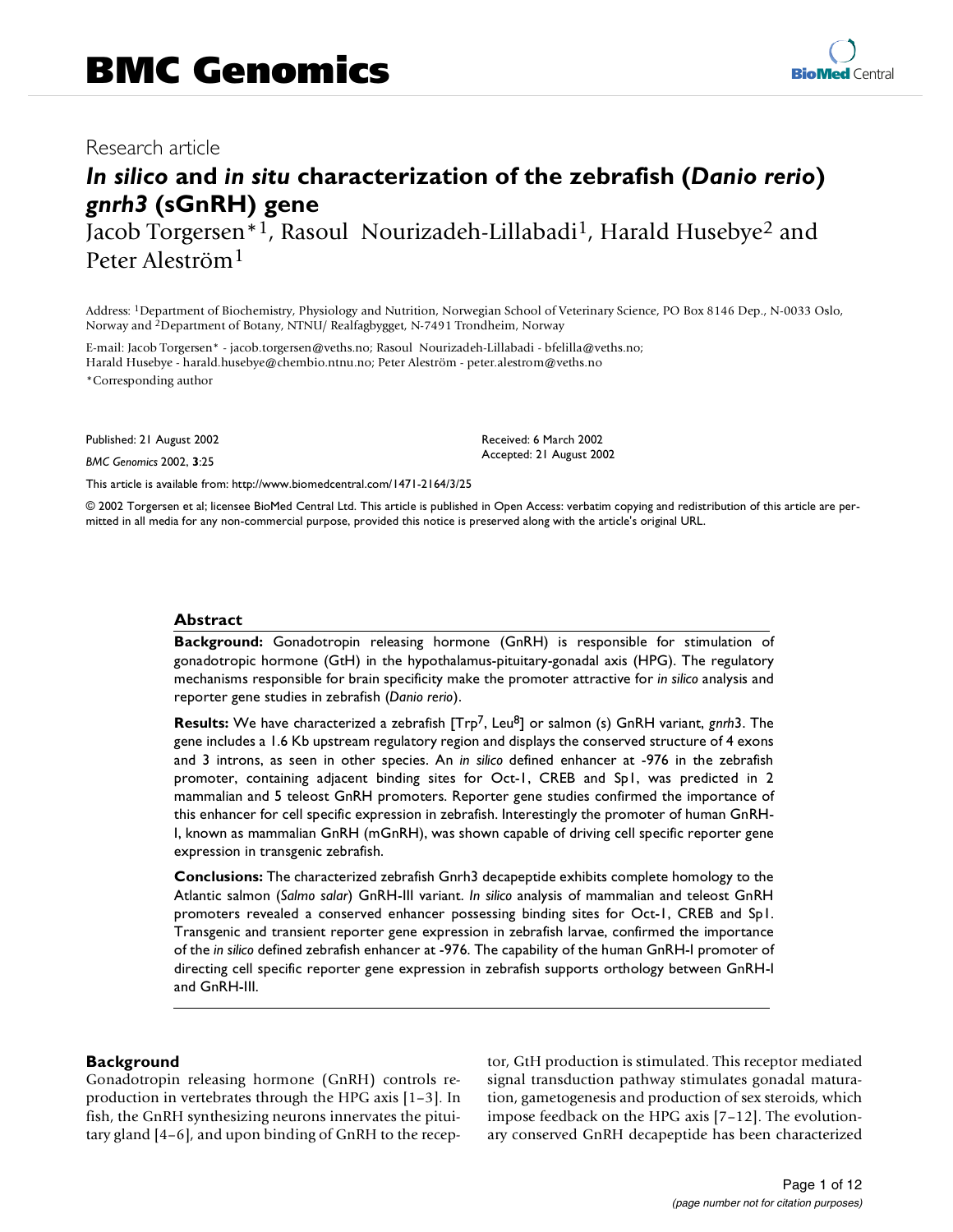| Zebrafish             | sGnRH                   | (Danio rerio)               | Gnrh <sub>3</sub> | QHWSYGWLPG   |  |
|-----------------------|-------------------------|-----------------------------|-------------------|--------------|--|
| Atlantic salmon       | sGnRH                   | (Salmo salar)               | GnRH-III          | QHWSYGWLPG   |  |
| Sea lamprey           | lGnRH-III               | <i>(Petromyzon marinus)</i> | GnRH-?            | QHWSHDWKPG   |  |
| Chicken               | $cGnRH-II$              | <i>(Gallus gallus)</i>      | GnRH-II           | QHWSHGWYPG   |  |
| Tunicate              | tGnRH-II                | (Chelyosoma productum)      | $GnRH-?$          | QHWSLCHAPG   |  |
| Human                 | mGnRH                   | (Homo sapiens)              | $GnRH-I$          | QHWSYGLRPG   |  |
| Gilt head seabream    | sbGnRH                  | (Sparus aurata)             | $GnRH-I$          | QHWSYGLSPG   |  |
| Chicken               | $cGnRH-I$               | <i>(Gallus gallus)</i>      | $GnRH-I$          | OHWSYGLOPG   |  |
| Herring               | hrGnRH                  | (Clupea harengus pallasi)   | GnRH-?            | QHWSHGLSPG   |  |
| African catfish       | cfGnRH                  | (Clarias gariepinus)        | GnRH-I            | QHWSHGLNPG   |  |
| Spiny dogfish         | dfGnRH                  | (Squalus acanthias)         | $GnRH-?$          | OHWSHGWLPG   |  |
| Guinea pig            | gpGnRH                  | (Cavia porcellus)           | $GnRH-I$          | QYWSYGVRPG   |  |
| Tunicate              | tGnRH-I                 | (Chelyosoma productum)      | $GnRH-?$          | QHWSDYFKPG   |  |
| Sea lamprey           | lGnRH-I                 | (Petromyzon marinus)        | $GnRH-?$          | OHYSLOWKPG   |  |
| Pejerry               | pjGnRH                  | (Odontesthes bonariensis)   | GnRH-?            | OHWSFGLSPG   |  |
| Dybowski's Brown Frog | [Trp <sup>8</sup> ]GnRH | (Rana dybowskii)            | $GnRH-?$          | QHWSYGLWPG   |  |
| Common octopus        | GnRH-like               | (Octopus vulgaris)          | GnRH-like         | ONYHFSNGWHPG |  |

**GnRH decapeptide conservation** Sequence comparison of mature GnRH peptides [13–15], show complete similarity between Atlantic salmon GnRH-III and zebrafish Gnrh3. The common name, species of origin nomenclature, scientific name, GnRH-I, -II or -III nomenclature and corresponding mature GnRH peptides are shown.

directly or indirectly in a number of vertebrates and a few invertebrates and currently includes 15 different decapeptide variants [13,14], though if the common octopus (*Octopus vulgaris*) GnRH-like mature peptide (dodecapeptide) is included, a total of 16 variants have been characterized till day [15] (Fig. 1). The variants are commonly named according to species of origin, but may also be named GnRH-I, -II or -III, based on sequence alignments solely [16] (Fig. 1). The GnRH expression pattern in the brain of fish has revealed segregation into a posterior and anterior system [6], where the former exhibits the releasing variants and the latter GnRH-II, also known as chicken GnRH-II (cGnRH-II) [4,17–19]. Differential expression of three GnRH forms was initially shown in the brain of the gilthead sea bream (*Sparus aurata*) [20], and more recently in African cichlid (*Haplochromis burtoni*) and the ancient herring (*Clupea harengus pallasi*) [21–23]. In the European sea bass (*Dicentrarchus labrax*), GnRH-I and GnRH-III, also known as the sea bream (sbGnRH) and salmon (sGn-RH) variants, have been found co-expressed in the olfactory bulbs, ventral telencephalon and preoptic region and ventral thalamus, with a bias towards stronger GnRH-I activity in the preoptic area, compared to GnRH-III [24]. Expression and *in situ* data from the African cichlid have demonstrated presence of GnRH-I (sbGnRH) in the preoptic area and GnRH-III (sGnRH) in the areas of the ter-

minal nerve and pituitary, suggesting GnRH-I to be the releasing form [25–27]. The genomic structure of GnRH is highly conserved, and comprises 4 exons and 3 introns [28,29]. The 5' untranslated region (UTR) is encoded by exon I, whereas the signal peptide, GnRH decapeptide, proteolytic cleavage site (GKR) and the N-terminus of the GnRH associated peptide (GAP) are encoded by exon II. Exon III encodes the mid section of GAP and exon IV encodes the GAP C-terminus and the 3' UTR.

The gene product of zebrafish *gnrh*3 has previously been detected by use of HPLC and RIA [30], and here we describe the cDNA and gene, including upstream sequence. Since the sGnRH variant is classified as GnRH-III [16], we propose to name the characterized zebrafish gene *gnrh*[3](http://zfin.org/zf_info/nomen.html) [and the product Gnrh3, according to the zebrafish no](http://zfin.org/zf_info/nomen.html)menclature convention [http://zfin.org/zf\_info/no[men.html\]. Zebrafish genes use lowercase and](http://zfin.org/zf_info/nomen.html) *italics* and the gene products are given a first capital letter and the remaining in lower case non-*italics*. For non-zebrafish genes and proteins we use GnRH-I, -II or -III nomenclature [16]. The upstream region of zebrafish *gnrh*3 has been analyzed with a set of bioinformatic tools and we show experimentally that *in silico* predicted transcription factor (TF) elements are involved in tissue specific expression in the forebrain. We also report tissue specific control of tran-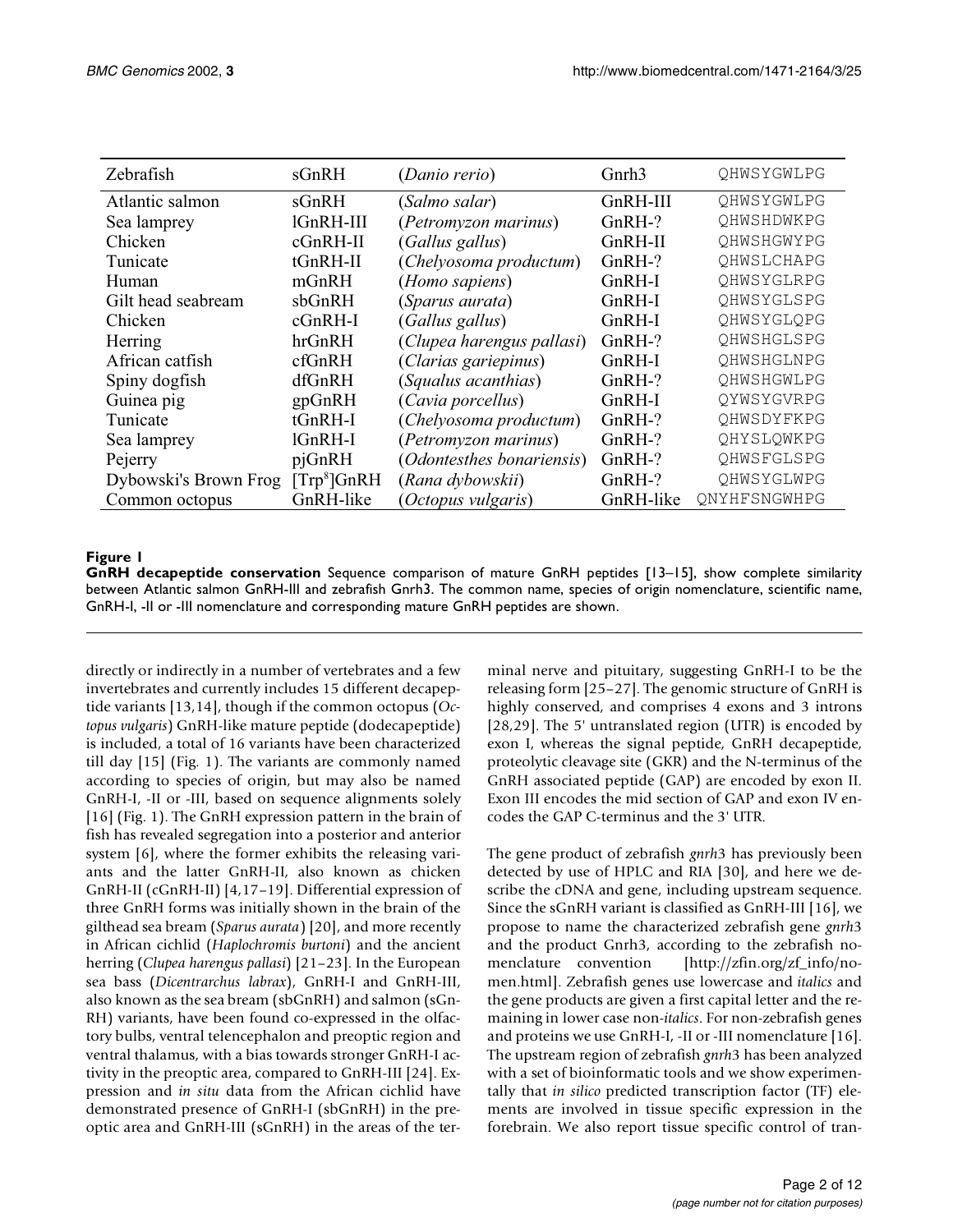

**A) Schematic intron-exon diagram of the zebrafish** *gnrh***3 gene** The exons and introns are marked as boxes and lines, respectively. The intron lengths are shown underneath the lines. B) Exon lengths are shown above the mRNA sequence. The functional domains of the prepro polypeptide and untranslated regions (UTR) are marked. C) Post-translational cleavage of the signal peptide and GAP at the proteolytic cleavage site (GKR), generate the mature Gnrh3 decapeptide from the prepro polypeptide.

scription, conserved between zebrafish and man, using the human GnRH-I promoter for driving cell specific expression in transgenic zebrafish.

### **Results**

### *Zebrafish gnrh3 gene*

Zebrafish cDNA was cloned from poly A selected RNA using PCR primers complementary to the conserved GnRH-III decapeptide and GAP mRNA regions. Contig assembly of 5' and 3' RACE (rapid amplification of cDNA ends) clones resulted in a 433 bp long cDNA, featuring a 282 bp open reading frame (ORF) with 5' and 3' UTR of 27 and 124 bp. BLAST analysis of the prepro polypeptide and multiple sequence alignment of the decapeptide resulted in a high score of 10-34 to the Roach (*Rutilus rutilus*) prepro GnRH-III [31] and complete homology to the Atlantic salmon GnRH-III [29], respectively (Fig. 1). The 94 aa prepro polypeptide consists of a 23 aa signal peptide, GnRH decapeptide, proteolytic cleavage site (GKR) and 58 aa GAP (Fig. 2). The proteolytic cleavage site is conserved in all GnRH genes analyzed to date, whereas the signal peptide and GAP domains exhibit conservation of low scoring patterns (data not shown).

### *Zebrafish gnrh3 promoter sequence*

The PCR promoter capture strategy (Fig. [3](#page-3-0)) resulted in 1656 bp upstream of the transcription start site (TSS) determined by 5' RACE. Analysis of the zebrafish exon I and 5' flanking sequence using Neural Network Promoter Prediction, revealed 4 putative TSS, hence Pol II promoters at -7, -114, -1156 and -1406, with corresponding scores of 0.85, 0.95, 0.98 and 0.92. Verification of TSS with Promoter Scan II failed, as no Pol II promoters were recognized with this software.

High sensitivity Repeat Masker analysis of the zebrafish *gnrh*3 promoter demonstrated 75% similarity to a 340 bp DANA-SINE element [32] and a 21 bp low complexity region at -1208 and -831, respectively. An incomplete 81 bp TOL2 transposable element motif [33] was registered at -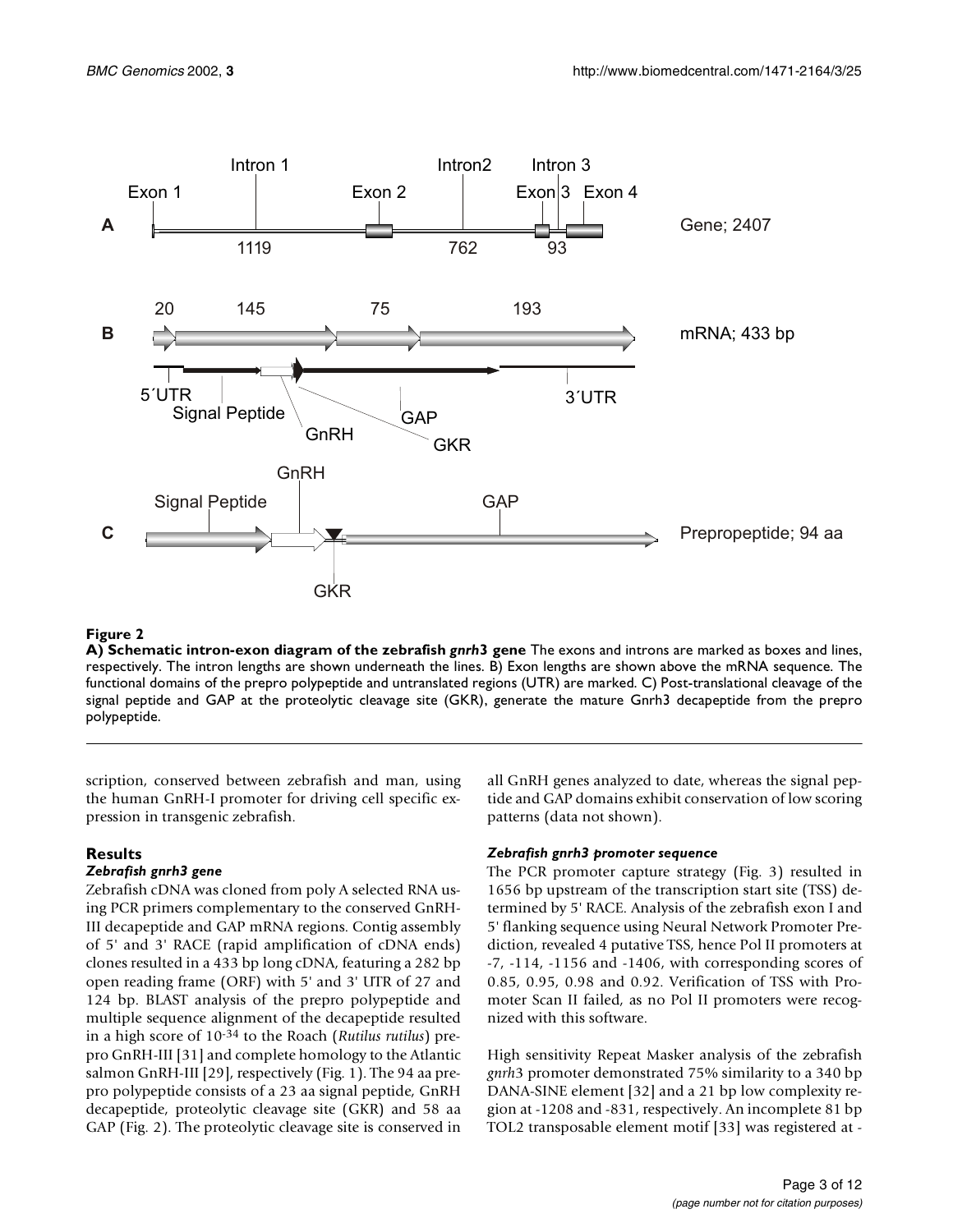

<span id="page-3-0"></span>**Overview of the PCR promoter capture method** A) Sheared genomic DNA of 4–10 Kb harboring the gene of interest (thick line) is used as template in B) asymmetrical PCR reactions. The reactions are conducted with a biotinylated high Tm antisense primer and C) the resulting single stranded fragments are purified with streptavidin coated magnetic particles. D) A secondary PCR reaction is conducted with an oligo  $dT_{20}$  and a nested anti-sense primer.

570 with 72% similarity. Optimization of the transcription factor binding tools revealed that both TESS and Matinspector, using default parameters, correctly predicted the previously described -1501, but not the -1569 estrogen receptor (ERE) motif in the Atlantic salmon GnRH-III upstream promoter (Pa) [34]. Less stringent conditions resulted in an increased number of false positive ERE binding sites. Analysis of the Atlantic salmon Pa promoter using AliBaba 2.1, showed correct prediction of both ERE motifs with the default set up and was used for analysis of the Atlantic salmon GnRH-III Pa and downstream (Pb) promoter [29], human GnRH-I upstream [35] and downstream [36], striped bass (*Morone saxatilis*) GnRH-I [37], rat (*Rattus norwegicus*) GnRH-I [38], and African cichlid GnRH-I and GnRH-III promoters [22], using optimized and decreased stringency when necessary. Transcription factors experimentally shown to be involved in the regulation of GnRH expression, or to possess binding affinity

to the promoter, include the POU factors Oct-1 and Oct-6 [39,40], ERE [7,8,34,41–43], glucocorticoid receptor (GR) [44], progesterone receptor (PR) [8,45,46], GATA-1 [47,48], cyclic AMP responsive element binding protein (CREB) [49], SF-1 [50] and Otx2 [51]. *In silico* predicted TF binding sites include Ap-1, ERE, GHF-2, GH-CSE2 and Pit-1 in Pacific salmon (*Oncorhynchus nerka*) [52], Ap-1, GR, PR, and Sp1 in African cichlid [22], Ap-1, CREB, ERE, GATA, GR, and Oct-1 in masu salmon (*Oncorhynchus masou*) [53], and members of the POU family, Ap-1, Brn-2, CREB, ERE, GR, Pit-1, and SF-1 in striped bass [37]. Of the above listed TF's, no putative binding sites could be predicted for SF-1, Brn-2, Oct-6 and Otx2 in either of the promoters. No obvious frequencies or patterns could be detected with respect to the binding sites of ERE, PR, GR, GATA-1, AP-1, Sp1, Pit-1 and Oct-1, as they were found abundantly in all promoters, with the exception of the salmon Pa and human downstream promoter, which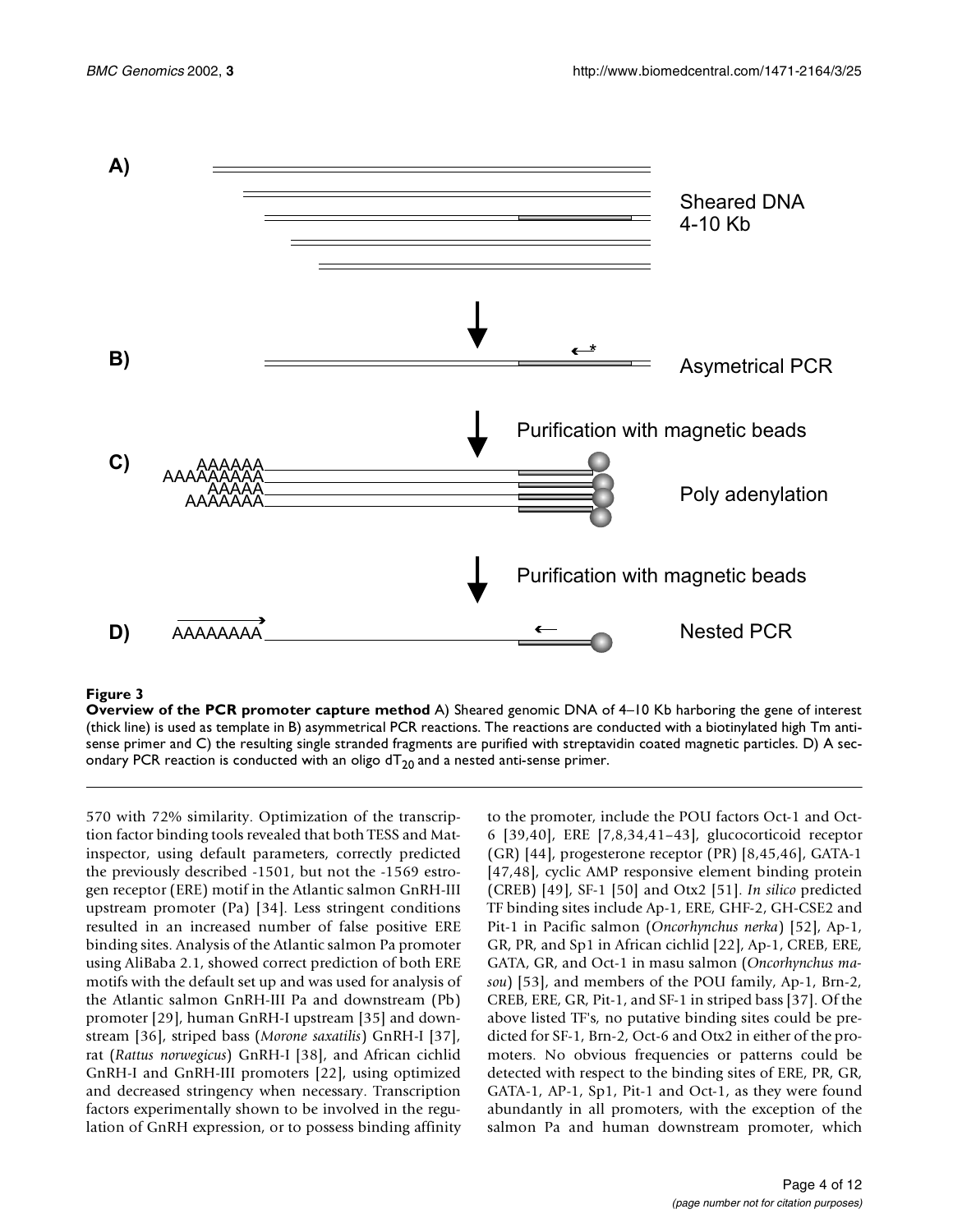

| ັ                           | Coord.  | Elem.     | Space | Elem. | Space | Elem. | Coord   |
|-----------------------------|---------|-----------|-------|-------|-------|-------|---------|
| Zebrafish gnrh3             | $-976$  | $0ct - 1$ | 9     | CREB  | 6     | Sp1   | $-929$  |
| Human downstream GnRH-I     | $-446$  | $Oct-1$   | 10    | Sp1   | 6     | CREB  | $-395$  |
| African cichlid GnRH-I      | $-1106$ | $Oct-1$   | 16    | CREB  |       | Sp1   | $-1153$ |
| African cichlid GnRH-III    | $-183$  | $Oct-1$   | 11    | CREB  | 11    | Sp1   | $-122$  |
| Atlantic salmon Pb GnRH-III | $-152$  | $Oct-1$   | 16    | CREB  | 33    | Sp1   | $-74$   |
| Striped bass GnRH-I         | $-459$  | $Oct-1$   | $- -$ | CREB  |       |       | $-477$  |
| Rat GnRH-I                  | $-1622$ | $Oct - 1$ | 9     | CREB  | 14    | Sp1   | $-1570$ |
|                             |         |           |       |       |       |       |         |





**GnRH tissue specific enhancer and promoter constructs** A) The *in silico* predicted zebrafish *gnrh*3 enhancer region located between -976 and -929, featuring binding sites for Oct-1, CREB and Sp1. Coordinates are negatively numbered with the experimental TSS as +1. B) Schematic overview of all zebrafish constructs tested, with nomenclature by sense primer used. The human RFP construct is not shown. The 91 bp deletion (-960 to -869) in the p∆(A25)-GFP is denoted by an angle in the thin line. The gray and the white boxes correspond to the enhancer and exon 1, respectively. Arrows describe PCR primers, showing name and distance from the upstream end relative to TSS. Restriction sites at the bottom correspond to the tail of the PCR primers used for amplification of alternative promoter fragments. Transient expression data are indicated with +, - or (+), the latter denoting broader cell specificity. PCR primer sequences: A23 (5'aagcttggagtttgcatgttctccct3'), A24 (5'aagcttcctttcttaaaatattgaattatgat3'), A25 (5'ggatcccttcagggatgccaggtctt3'), A26 (5'ctcgaggctgtgtttgttcaagatgagttct3'), A33 (5'aagcttcagggagaacatgcaaact3') and A42 (5'aagcttggaatcagagaccttcttgct3'). C) The putative enhancer featuring binding sites for Oct-1, CREB and Sp1 is 100 % conserved with respect to presence of Oct-1 and CREB for the promoters tested [22,29,36– 38]. The distance to TSS (+1), the transcription factor binding site and number of nucleotides between binding sites (space), are shown for each promoter. The location of the predicted enhancer in rat GnRH-I is according to data published [54]. D) Schematic overview of primer binding sites and the orientation of the respective primers. The upper line denotes genomic DNA and the lower mRNA, where both are displayed in 5'-3' direction. Exons are shown as gray boxes and primers as arrows.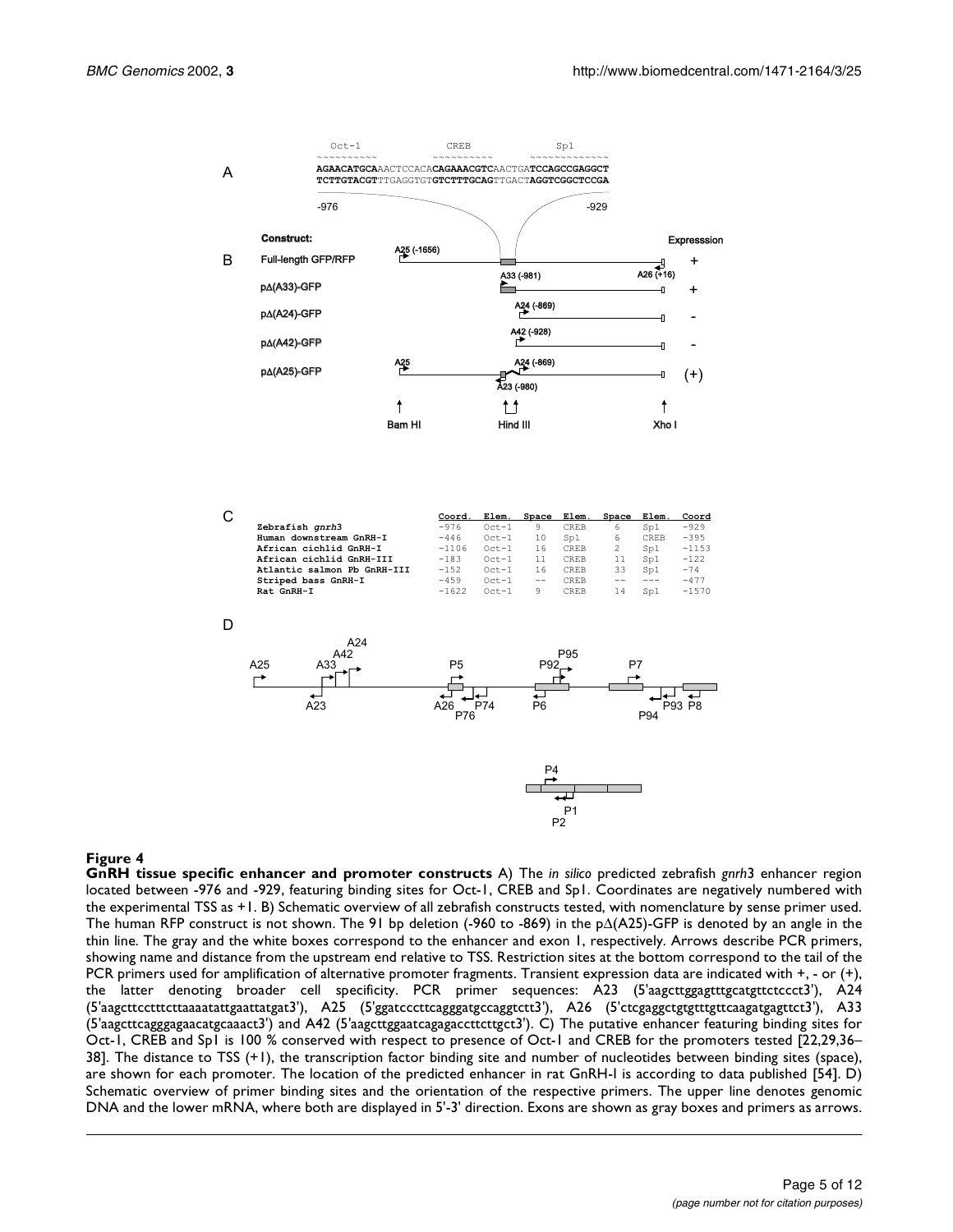lacked Sp1 and Pit-1 motifs, respectively. Binding sites for CREB were predicted in all brain specific promoters tested, whereas the Atlantic salmon Pa and the gonad specific human upstream promoter lacked the motif. An additional CREB motif was also detected at -878 in the zebrafish promoter. Interestingly, single Oct-1 and Sp1 binding sites were found adjacent to the CREB motif at -957 in the zebrafish promoter (Fig. 4a). Based on this information, one reporter gene vector exhibiting the predicted enhancer [p∆(A33)-GFP], another lacking the predicted enhancer [p∆(A42)-GFP], and a third lacking the -878 CREB motif and upstream sequence [p∆(A24)-GFP] were constructed and tested for capability of driving reporter gene expression. As a result of the observed expression or lack thereof (see below), the remaining promoter sequences were analyzed for presence of these three binding sites in cluster, with more weighting of Oct-1 and CREB. The African cichlid GnRH-I and Atlantic salmon Pb GnRH-III promoters described the three motifs at 75% min. matrix conservation, whereas striped bass GnRH-I lacked the Sp1 binding site. Stringency had to be decreased to 70% for detection in the rat and human downstream GnRH-I, and African cichlid GnRH-III promoters (Fig. 4c). In the GnRH-I promoter of rat, an additional Oct-1 / CREB dimeric binding site with 13 nt spacing was predicted between -1159 and - 1127, using 70% min. matrix conservation. The location of the predicted motifs and the brain specific rat enhancer are relative to TSS [54].

### *Reporter gene expression*

The full-length zebrafish *gnrh*3 promoter construct expressed GFP in 10% and 30% of microinjected embryos at 3 and 4 days post fertilization, respectively (Fig. [5\)](#page-6-0). In all cases the reporter gene activity was located to cells in the areas of olfactory bulb and telencephalon, featuring short protruding axons. A number of reporter gene constructs with alternative promoter deletions were created and named according to the sense PCR primer used (Fig. 4). The p∆(A33)-GFP construct possessing the complete *in silico* defined enhancer, was found to be capable of driving forebrain specific expression, with a similar pattern of expression as for the full-length construct. Both p∆(A24)- GFP and p∆(A42)-GFP had the enhancer region deleted and revealed however no reporter gene activity, whereas p∆(A25)-GFP possessed forebrain activity in 6% of the larvae at 4 days post fertilization (p.f.). The latter construct possessed deleted CREB and Sp1 motifs. A discrepancy in cell specificity, between the full-length and p∆(A25)-GFP construct was observed, the latter showing broader cell specificity and revealed green fluorescent protein (GFP) activity in other neural cells in the mid and hindbrain area (Fig. [5](#page-6-0)). To examine the discrepancy further, a co injection with full-length RFP and p∆(A25)-GFP was conducted. The resulting expression pattern consisted of co-localized GFP and red fluorescent protein (RFP) activity in the fore-

brain of some, but not all individuals (fig. [5](#page-6-0)). Transient expression data from the human GnRH construct showed RFP activity in 2% of the larvae at day 7 p.f. and transgenic offspring (F1 generation) harboring the full-length zebrafish or human promoters, possessed GFP and RFP activity in the exact same cell population in the area of olfactory bulb and telencephalon at 5 days p.f. (Fig. [5](#page-6-0)). Laser confocal microscopy of full-length GFP transgenic F1 larvae at 5 days post fertilization, revealed similar location and morphology of the GFP expressing cells, as observed transiently (data not shown).

### **Discussion**

The nearly finalized genome project and importance as a model in vertebrate developmental biology, renders increased value for zebrafish as a model in functional genomics. We have chosen the zebrafish *gnrh*3 promoter to compare three tools for prediction of transcription factor binding sites and investigate factors involved in tissue specificity of zebrafish *gnrh*3. The genomic organization with four exons and three introns, confirms the overall conserved structure of GnRH genes previously characterized [28,55]. In the analysis for alternative Pol II promoters and TSS in the sequence upstream of exon I, only Neural Network Promoter Prediction recognized promoter elements in the 1.6 kb sequence upstream of the gene and thus confirmed the TSS from our experimental 5' RACE data, although with a discrepancy of 7 nt. Three additional TSS were predicted, of which the high scoring putative Pol II promoter at -1156 would resemble the putative Pa promoter in Atlantic salmon located upstream of exon Ia at - 1247, relative to the TSS of the proximal promoter Pb [29]. Since our data are based on mRNA extracted from brain, we have no experimental data on alternative promoter activity in the gonads, as observed with human GnRH-I [35].

Regarding prediction of regulatory elements involved in tissue specific control of the zebrafish *gnrh*[3 promoter, a](http://www.cbil.upenn.edu/tess/index.html) number of bioinformatic tools are available [56]. Briefly [they recognize putative binding sites by use of IUPAC con](http://www.cbil.upenn.edu/tess/index.html)sensus (TESS filtered) (Schug J, Overton CG [http:// www.cbil.upenn.edu/tess/index.html]), context (AliBaba 2.1) [57], or transcription factor binding site matrix information (Matinspector) [58]. Alternatively, Hidden Markov Model (HMM) and other algorithms for pattern recognition may be used. Currently the context-based method seems to be the most specific alternative for TF binding site analysis [57], as also confirmed by our com[parative](http://www.cbil.upenn.edu/tess/index.html) *in silico* analysis of the ERE motifs in the salmon GnRH-III Pa promoter [34]. Of importance when predicting TF binding sites is sensitivity and specificity, since too low specificity will bury correct motifs in a wealth of false positives, hindering correct interpretation of the data. Transcriptional response to cellular signals is frequently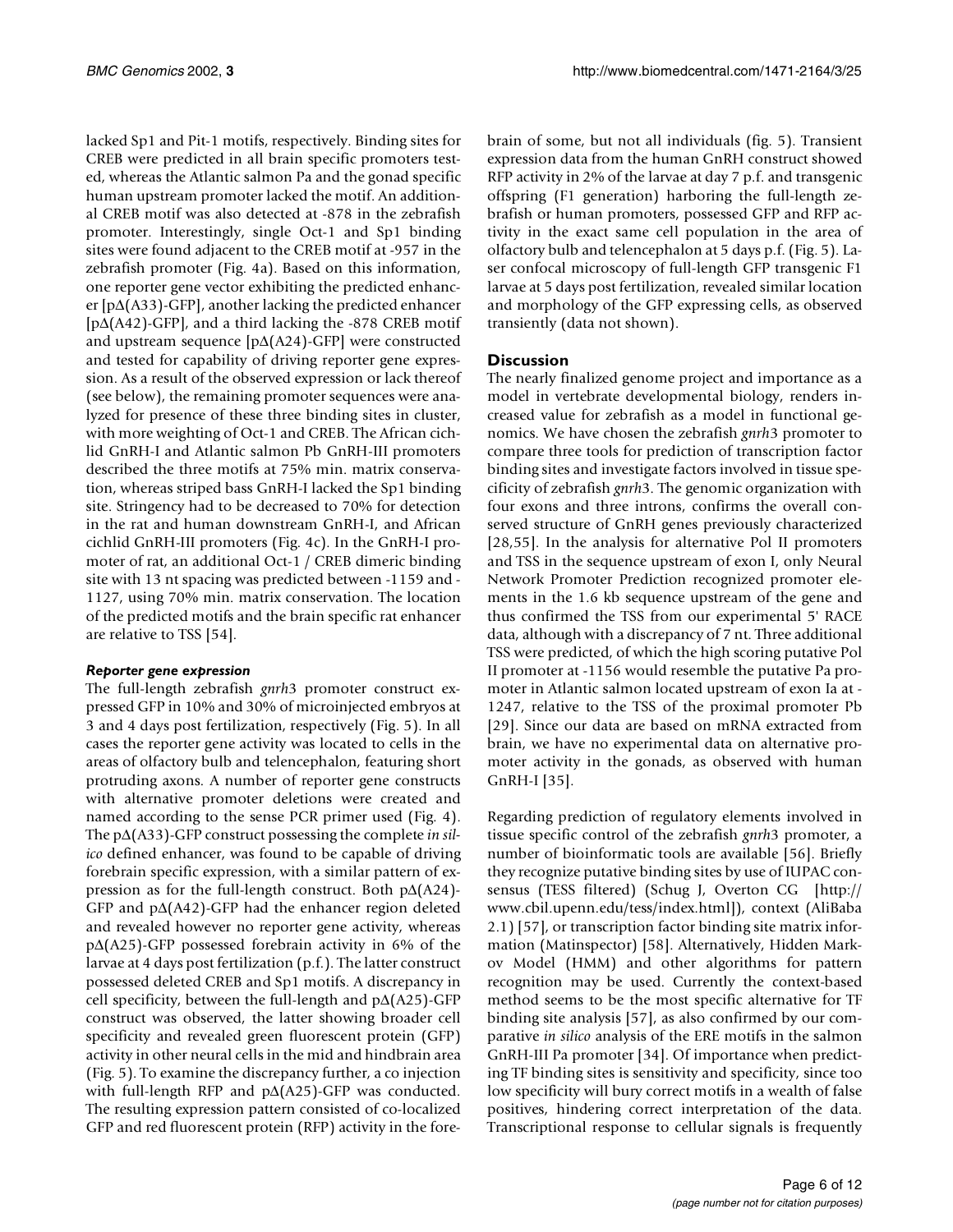

<span id="page-6-0"></span>**Reporter gene expression** A) Transient GFP and RFP expression driven by the full-length zebrafish and human promoters. B) Zebrafish and human full-length -GFP and -RFP transgenics (F1) show reporter gene activity in the same cells. C) Retained cell specificity of p∆(A33)-GFP. D) Expression patterns of p∆(A25)-GFP. (1) Co-localized GFP and RFP activity (yellow) of p∆(A25)-GFP and full length RFP. (2) Some of the co-injected larvae displayed broader cell specificity and lack of co-localization. (3) GFP activity in midbrain/hindbrain located neuronal cells (arrows).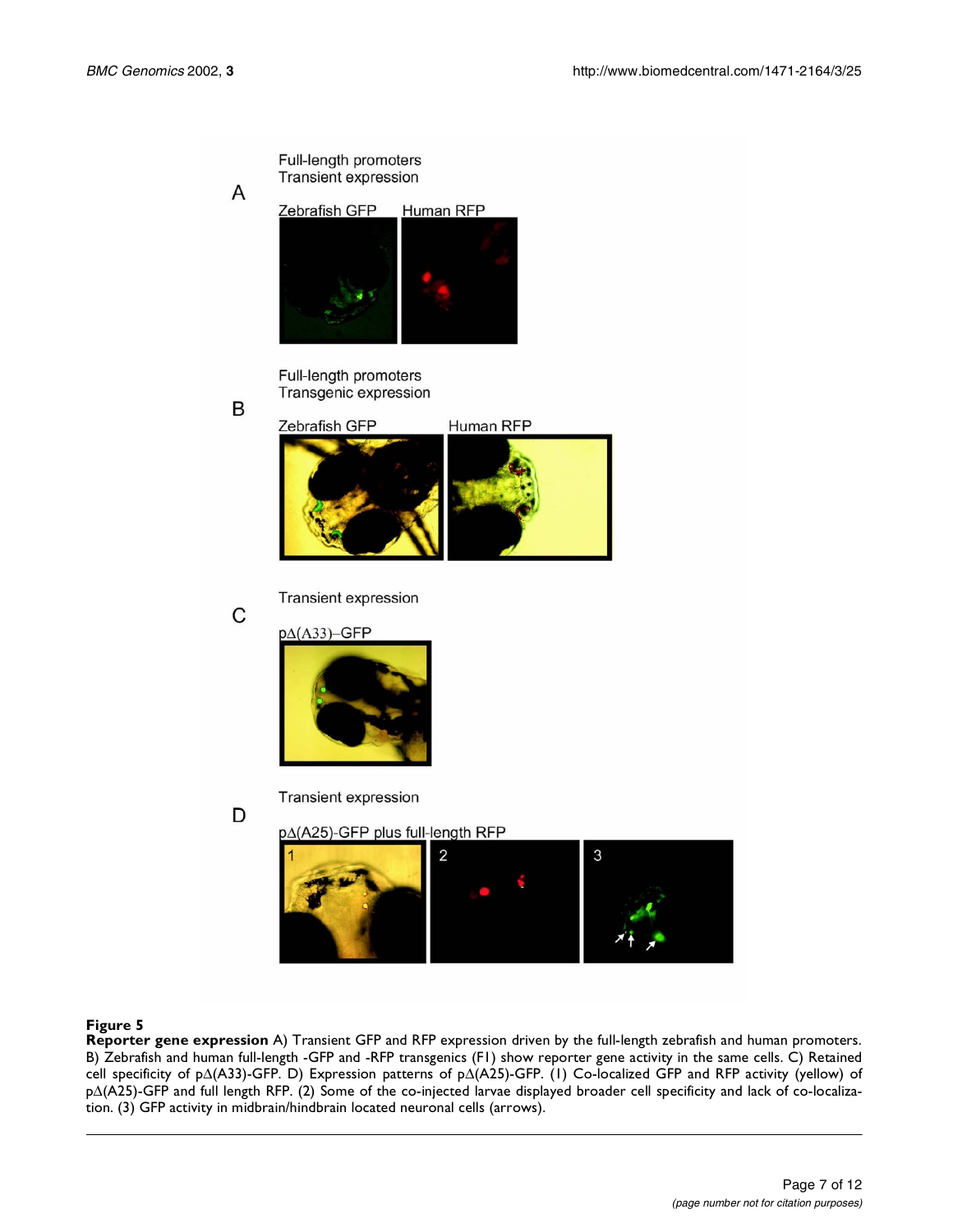mediated through co-operation between transcription factors binding to neighboring binding sites. The maximum or minimum distance between two co-operative sites/half sites are of importance, but as bending of DNA may bring two distant TF binding sites into vicinity, we have chosen to look for binding sites with up to 30 bp spacing. Two new bioinformatic tools have been developed to cope with factors interacting over longer distances, CISTER [59] and FastM [60], but as their sensitivity and specificity seems inferior to AliBaba, we chose not to use them. Certain TF's may contribute to the basal activity of a promoter being responsible for tissue specificity, whereas others modulate the level of expression. So far most studies investigating GnRH-I or GnRH-II promoter regulation have been conducted in mammalian systems [7,8,39–51]. It has been postulated that GnRH-III has replaced the GnRH-I variant as a result of mutations [23]. This also implies that the transcription factors involved should be conserved between the corresponding promoters. The reason why we could not predict binding sites for SF-1, Brn-2, Oct-6 and Otx-2, may be due to lack of SF-1 and Otx-2 matrix information in the TRANSFAC database (db) [61], used by AliBaba 2.1. A high stringency search for these factors using TESS revealed no consensus among the promoters, with respect to SF-1 and Otx-2. The matrix information for Brn-2 is sufficient in the TRANSFAC db, and the absence of this factor from the AliBaba predictions was judged reliable or false negative. Binding sites for the remaining TF's mentioned also revealed lack of consensus with the exception of CREB. This shows the complexity of GnRH regulation, as many transcription factors have been shown to be involved in tissue specificity and modulation of expression. The findings of CREB motifs in all GnRH promoters analyzed indicate that this factor may be responsible for the tissue specificity, even though we had to decrease the stringency for detection in the rat GnRH-I enhancer, human downstream GnRH-I and African cichlid GnRH-III promoters. Decreased search stringency may lead to false positives, but by including the proximate Oct-1 binding site and searching the upstream Atlantic salmon and human promoters at low stringency, without finding any adjacent CREB and Oct-1 motifs, we believe that the *in silico* predictions are reliable. Our findings are also supported by observation of altered expression when the human downstream promoter is truncated to -350 [36], as the putative enhancer is located between - 445 and -397. Truncation of the rat enhancer from -1863/ -1571 to -1863/-1636 has been shown to reduce expression dramatically [54] and also destroys the predicted enhancer. Modulation of GnRH expression mediated by Oct-1 has been shown in Gt1 cells, though the motif of importance is located upstream of the putative enhancer [39]. CREB has also been experimentally shown to induce human GnRH-II and to a lesser degree GnRH-I expression, in human neuronal cells [49]. Expression vectors

were constructed using information from the TF binding site predictions. Expression from the vectors was confirmed by *in vivo* transient expression assays and by the formation of stable transgenic zebrafish lines harboring the full-length zebrafish or human GnRH promoters, fused to GFP and RFP respectively. The transgenic lines made it possible to study discrepancies between transgenic and transient expression data with respect to cell specificity between the zebrafish and human GnRH promoter driven reporter genes. The p∆(A24)-GFP and p∆(A42)- GFP were unable to express, presumably due to the lack of the Oct-1, CREB and Sp1 motifs between -976 and -929. The second CREB binding site at -878 present in p∆(A42)- GFP is proposed to be non-functional. Expression from p∆(A33)-GFP, was as strongly tissue specific as was observed with the full-length promoter, confirming our *in silico* predictions, since the difference between the p∆(A33)-GFP and p∆(A42)-GFP constructs corresponds to the predicted enhancer. From this we conclude that this region featuring the putative Oct-1, CREB and Sp1 sites, is necessary for cell specific expression of the *gnrh*3 gene in zebrafish, hence supporting our TF binding site predictions. The p∆(A25)-GFP construct featuring deletion of the CREB and Sp1 binding sites, was tested for influence upon expression. Forebrain expression was observed, but with a broader cell specificity shown by lack of co-localization with the full-length zebrafish RFP construct, and GFP activity observed in midbrain and hindbrain neuronal cells. This denotes that the Oct-1, CREB and possibly Sp1 are necessary for full cell specificity, because the Oct-1 but not the CREB and Sp1 binding sites were retained in the deletion. Interaction between neighboring Oct-1 and CREB is to our knowledge not known in other promoters. Transgenic (F1) expression of the full-length GFP was observed in a number of cells located in the same area as that of transient expression, but the density of cells made visualizing GFP activity in the axons using fluorescence microscopy difficult. Confocal laser scanning microscopy confirmed the morphological similarities (data not shown), hence the same cell population express transiently and transgenically. Localization of the human driven RFP and zebrafish GFP to the same population of cells as also described for the Atlantic salmon GnRH-III promoter [62], show that the transcriptional machinery in zebrafish is capable of recognizing a human promoter and directing the tissue specific expression. These results confirm the hypothesis that teleost GnRH-III genes are orthologues of GnRH-I. Cells producing the releasing GnRH form originate from the olfactory placode and migrate to their final positions during brain development [63–68], though we made no attempts to investigate such events. Future experiments applying laser confocal microscopy of developing multi-transgenic zebrafish with alternative GnRH-I and GnRH-III, as well as GnRH receptor and GtH promoter constructs should be conducted to further investigate on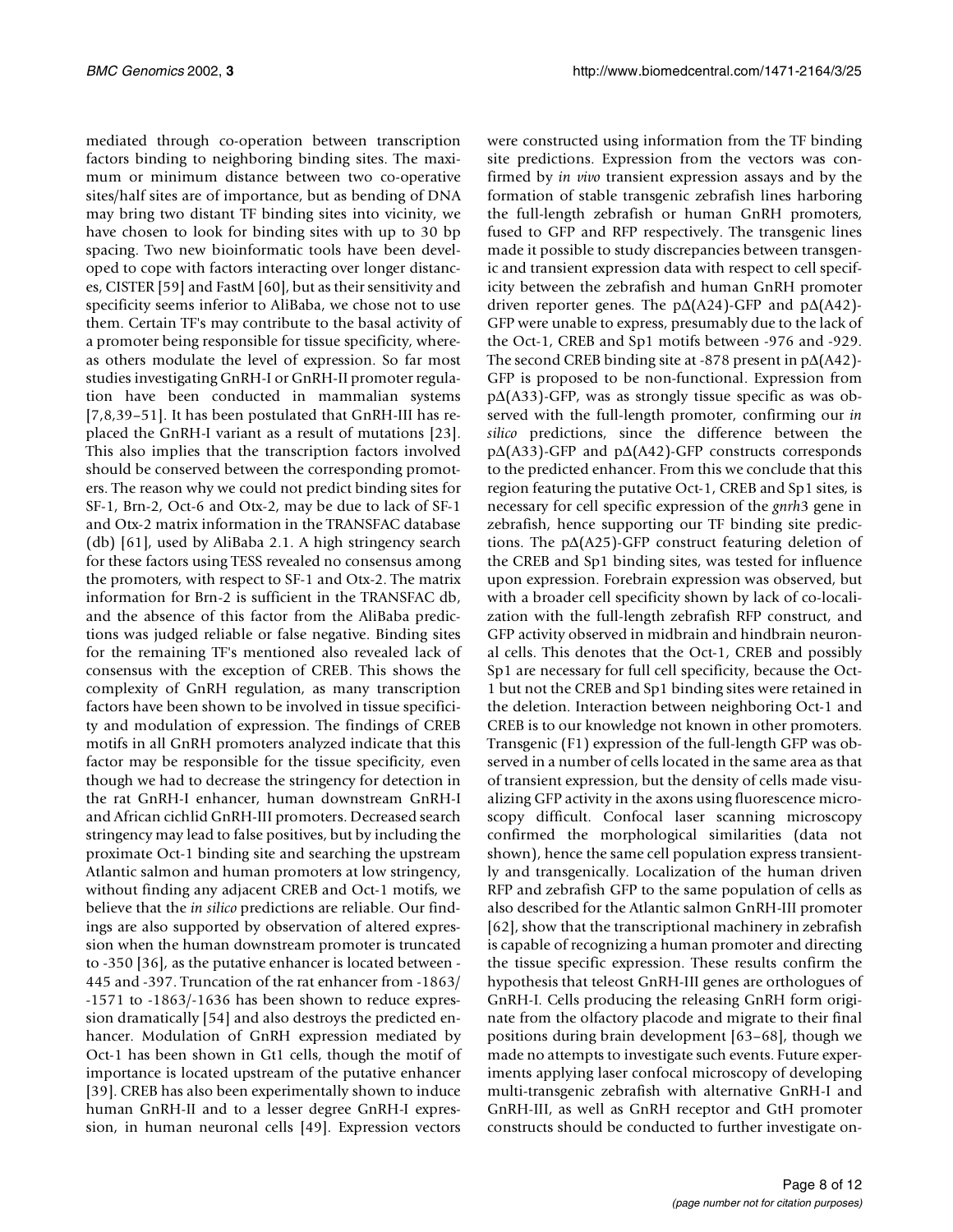togeny, tissue specificity and regulatory mechanisms of GnRH and other genes involved in the HPG axis.

# **Methods**

### *Cloning of zebrafish gnrh3 RACE products*

Poly A selected RNA was isolated from frozen adult zebrafish brains, using an mRNA direct Kit (Dynal, Oslo, Norway). Primer sequences for 5' and 3' RACE reactions were selected from the conserved decapeptide and 5' GAP regions between goldfish (*Carassius auratus*) [69] and Atlantic salmon GnRH-III [29], and the resulting 5' RACE sequences, respectively. All primer-binding sites are shown schematically in fig. 4. Both 5' and 3' RACE reactions were conducted with a Boehringer Manheim 5'/ 3' RACE kit (Roche Diagnostics, Mannheim, Germany), using 1 µg poly A RNA. Primer P1 (5'gcctccasytcmccwacacttctctt3') was used for synthesis of 5' RACE cDNA, and P2 (5'ggwagccraccgtaygaccagtgct3') plus an Oligo  $d(T)_{18}$  anchor primer for the 5' RACE PCR. A -21M13 tailed Oligo  $d(T)_{18}$  primer was applied for 3' RACE cDNA synthesis<br>and a -21M13 anchor primer plus P4 -21M13 anchor primer plus P4 (5'gcatggagtggaaaggaaggtt3') in the 3' RACE PCR. All RACE PCR reactions were carried out with 0.1  $\mu$ M primers, 1.5 mM  $MgCl<sub>2</sub>$  and 1 unit of Amplitaq polymerase (Applied Biosystems, Foster City, USA). The PCR cycling parameters were as follows: 1) 1 cycle of 10 min denaturation at 95°C, 2) 35 cycles with 20 sec 95°C denaturation, 30 sec 55°C primer annealing and 40 sec 72°C extension and 3) 7 min extension at 72°C.

# *PCR amplification*

Genomic zebrafish DNA was isolated as described in the zebrafish book [70], with two additional chloroform extractions. PCR amplifications of intron 1 and 3 were performed with 0.1 µM primer P5 (5' tcttgaacaaacacagca3') plus P6 (5'cacaaactaacagcaacaa3') and P7 (5'ctgtctattcctgctgatt3') plus P8 (5'ctcatatcagcttcatcat3'), respectively. The reactions were carried out with Amplitaq Gold (Applied Biosystems), 2.0 mM  $MgCl<sub>2</sub>$  and 10 ng genomic DNA: 1) 10 min at 95°C, 2) 40 cycles of 60 sec at 94°C, 60 sec at 57,5°C and 90 sec at 72°C and 3) 7 min at 72°C. Intron 2 primary PCR was carried out with 20 ng genomic DNA,  $1.5$  to  $3.5$  mM MgCl<sub>2</sub>,  $1.0$  unit Hot Star polymerase (Qiagen, Hilden, Germany), and 0.4 µM 5' biotinylated P92 (5'agcatggagtggaaaggaaggttgctggtccagtt3') and P93 (5'gcaaaccttcagcatccacctcattcacctgtaa3'). PCR conditions:

1) 95°C for 15 min, 2) 40 cycles of 94°C for 20 sec and 90 sec at 72°C and 3) a 10 min 72°C step. The PCR reaction products were pooled and purified with a Dynapure™ Dye Terminator Removal Kit (Dynal). A secondary PCR was conducted with P94 (5'aacacacttacaaattaggctgccaatgtttt3') and P95 (5'gctgttagtttgtgtgtggaggtcagtcttt3'), using purified primary PCR products as template: 1) 95°C for 15 min, 2) 9 cycles of 94°C for 20 sec, annealing / extension

touchdown from 72°C to 68°C for 90 sec, 3) 35 cycles of 94°C for 20 sec, and 72°C for 90 sec and 4) 10 min at 72°C. The human GnRH-I promoter was amplified from genomic DNA extracted from a 1 ml blood-sample, using a Wizard genomic purification kit (Promega, Wisconsin, USA). A 1762 bp long promoter fragment [36], including 97 bp of exon I [71], was amplified using 0.1 µM of the PCR primers P122 (5'actagtctacccagagataagtgattcacctga3') and P123 (5'accggtctgtgacttttctgttttcctatcttcct3'), 200 ng DNA,  $1 \times Q$ -solution and 1.0 unit of Hot Star polymerase: 1) 15 min at 95°C, 2) 35 cycles of 94°C for 15 sec, 55°C for 15 sec, 2 min. at 72°C and 3) 10 min at 72°C.

### *PCR promoter capture*

The zebrafish *gnrh*3 promoter was amplified by a PCR promoter capture method (Fig. [3\)](#page-3-0), comprising two PCR reactions. Genomic zebrafish DNA was sheared by sonication and size fractionated in a 10 to 40% stepwise (5% steps) sucrose gradient ultra centrifugation, for 18 hrs at 28.000 rpm. Fractions of DNA were collected from the bottom of the tube, through a pierced opening (23 G needle), and analyzed on 0.8% agarose gel-electrophoresis. Asymmetrical PCR reactions were performed in 50 µl, with 1 unit Hot Star polymerase, 200 µM dNTP, 400 ng 4– 10 Kb DNA, 1.5 to 3.0 mM  $MgCl<sub>2</sub>$  and 20 nM of the biotinylated primer P74 (5'cttgctgacaaaacccacagcaat3'): 1) 15 min at 95°C, 2) 40 cycles of 15 sec at 94°C and 2 min of at 72°C and 3) 10 min at 72 °C. The PCR reaction products were pooled and centrifuged in an Amicon Centricon YM-100 Mw centrifugal filter (Millipore, Bedford, USA), to remove excess of biotinylated primer. The asymmetrical PCR products were coupled to streptavidin coated Dynabeads and purified with Dynapure™ Dye Terminator Removal Kit (Dynal). Equal volume of binding buffer was gently mixed with the pooled PCR products and incubated for 5 min at room temperature. The suspension was washed twice with 150 µl TE pH 8.0, once with 150 µl  $dH<sub>2</sub>O$  and once with 50 µl 1 X Terminal Transferase buffer. The supernatant was discarded and the purified PCR products were poly adenylated in 20 µl 1 X terminal transferase buffer with 0.25 mM fresh dATP and 20 units of terminal transferase (Promega) for 1 hr at 37°C. The polyadenylated PCR products were washed as described above, using 1 X PCR buffer in the last step. Secondary nested PCR reactions were carried out with 1.5 to 3.0 mM MgCl<sub>2</sub> and Hot Star Taq polymerase, using 0.4  $\mu$ M of the primers  $P75$  (5'gggctcgagagt<sub>20</sub>b3') and  $P76$ (5'tgaacatttctatcacact3') in 25 µl reactions. The PCR cycling was performed with; 1) 15 min denaturation at 95 $^{\circ}$ C, 2) 40 cycles of 20 sec at 94 $^{\circ}$ C, 10 sec at 55 $^{\circ}$ C and 2 min at 72°C, and 3) a 10 min at 72 °C. The PCR fragments were analyzed on 2% agarose gel electrophoresis, excised and purified prior to cloning and sequencing. A 1656 bp promoter fragment was PCR amplified with the primers A25 (5'ggatcccttcagggatgccaggtctt3') and A26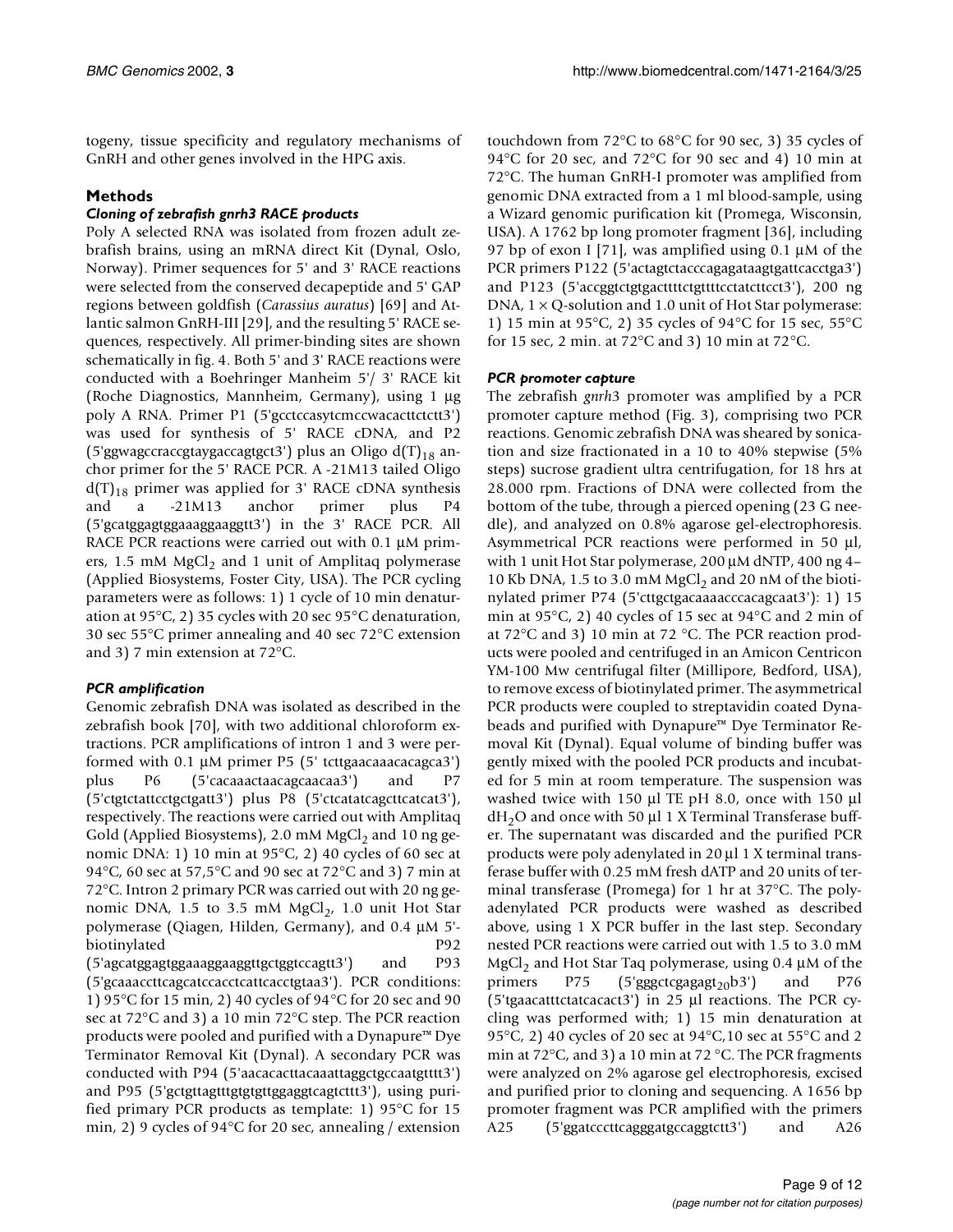(5'ctcgaggctgtgtttgttcaagatgagttct3'), specific for the sequence obtained from the PCR promoter capture reactions. The PCR reaction was conducted with Hot Star polymerase, 100 ng genomic DNA and 2.0 mM  $MgCl<sub>2</sub>$ . Cycling conditions: 1) 15 min at 95°C, 2) 40 cycles of 15 sec at  $94^{\circ}$ C,10 sec at  $60^{\circ}$ C and 2 min at  $72^{\circ}$ C, and 3) 10 min at 72°C.

# *Sequencing*

All PCR products were cloned using the pGEM T-easy vectors (Promega) and sequenced either with vector or sequence specific primers. All sequencing reactions were carried out in 10 µl reactions with Big Dye Terminator chemistry (Applied Biosystems) and analyzed on an ABI 377 automated sequencer (Applied Biosystems). The zebrafish *gnrh*3 cDNA and gene have Gene Bank accession number AJ304429 and AF490354.

# *Bioinformatics*

Contig assembly of the zebrafish sequences was conducted with Contig Express (Informax, Bethesda, USA) and the ORF was translated and analyzed using BLAST [72], with BLOSUM 62. The zebrafish *gnrh*[3 promoter sequence](http://repeatmasker.genome.washington.edu/cgi-bin/RepeatMasker) [was analyzed for presence of repeat regions and transpos](http://repeatmasker.genome.washington.edu/cgi-bin/RepeatMasker)able elements, using Repeat Masker (Smit AFA, Green P [http://repeatmasker.genome.washington.edu/cgi-bin/ RepeatMasker]). Confirmation of Pol II promoter and recognition of the transcriptional start site was conducted with Promoter Scan II [73] and Neural Network Promoter [Prediction \(Reese MG, Harris NL, Eeckam FH \[](http://repeatmasker.genome.washington.edu/cgi-bin/RepeatMasker)[http://](http://www.fruitfly.org/seq_tools/promoter.html) [www.fruitfly.org/seq\\_tools/promoter.html\]\).](http://www.fruitfly.org/seq_tools/promoter.html) *In silic[o](http://www.cbil.upenn.edu/tess/index.html)* analysis for transcription factor-binding sites was initiated with a search for TF's present in brain and neuronal cells, using TESS filtered search (Schug J, Overton CG [http:// www.cbil.upenn.edu/tess/index.html]). Secondly, a binding site analysis was conducted to find binding sites common to and missing from brain and gonad specific promoters respectively. To increase the reliability of these [predictions, TESS filtered search, AliBaba 2.1 \[57\] and](http://www.cbil.upenn.edu/tess/index.html) Matinspector professional [58] were compared and stringency optimized for correct prediction of the ERE described in the salmon Pa GnRH-III promoter [34]. In [addition to the zebrafish](http://www.cbil.upenn.edu/tess/index.html) *gnrh*3 promoter, the Atlantic salmon GnRH-III Pa and Pb [29], human GnRH-I upstream (II) [35] and downstream (I) [36], striped bass GnRH-I [37], rat GnRH-I [38], and African cichlid GnRH-I and GnRH-III [22] promoters were analyzed for TF binding sites.

# *Reporter gene constructs and microinjection*

The zebrafish  $(-1656 \text{ to } +16)$  and human  $(-1762 \text{ to } +97)$ GnRH promoter fragments were cloned into pGEM T-easy vectors prior to endonuclease digestion with Bam HI/ Xho I and Spe I / Age I, respectively. The promoter fragments were ligated into promoter-less hrGFP (Stratagene, La Jolla, USA) and non-humanized pDsRed (Clontech, Palo Alto, USA) vectors, respectively. A full-length RFP version of the zebrafish construct was also made. A total of 4 zebrafish GnRH promoter deletion constructs were created, using information from the TF binding site predictions. All PCR fragments for the promoter deletion constructs were fused to an hrGFP vector and named according to the sense primer used (Fig. 4b). Briefly, the PCR reactions were run with the primers listed in figure 4b legend, Hot Star polymerase and 2 mM  $MgCl<sub>2</sub>$ . The cycling conditions were as follows; 1) 95°C for 15 min, 2) 3 cycles of 94°C for 15 sec, 54°C for 15 sec and 72°C for 30 sec, 3) 36 cycles of 94°C for 15 sec, 64°C for 15 sec and 72°C for 30 sec, and 4) 5 min at 72°C. All PCR products were ligated into pGEM T-easy vectors and digested with their corresponding restriction endonucleases (Fig. 4b), before fusion with the hrGFP vector backbone. The p∆(A25)-GFP vector was created by fusing two PCR products, creating a 91 bp deletion within the full-length promoter (Fig. 4b). Transgenic zebrafish were created by microinjection of 106 copies of full-length zebrafish and human constructs into embryos at the one or two cells stage [74]. Transient and transgenic reporter gene expression was monitored with respect to onset and cell specificity of expression, from 24 hrs to 10 days post fertilization, using an Olympus BX 60 microscope (Olympus, Tokyo, Japan) equipped with NIBA and WG filter sets (Olympus). Fluorescence image capture and image processing was conducted with a Colourview-12 digital camera and Analysis Auto 3.1 software (Soft Imaging System, Münster, Germany).

# **Authors' contributions**

Author 1, Torgersen, J., was involved in design of the study, cloning of cDNA, gene and promoter, vector construction, *in silico* analysis, fluorescence microscopy and preparation of the manuscript. Author 2, Nourizadeh-Lillabadi, R., participated in cloning of gene and promoter, and vector construction. Author 3, Husebye, H., participated in cloning of cDNA and gene, and preparation of the manuscript. Author 4, Aleström, P., was involved in experimental design, coordination and drafting of the manuscript.

# **Acknowledgments**

We are grateful to Dr. Philippe Collas for fruitful scientific discussions, Mei-Rong Liang, Amilcar Arenal, Qirong Huang and Ingvild Berg are thanked for skillful technical assistance. Part of the work was funded through EU Grant BIO4-CT97-0554, EU Biotechnology Program, Project Assessment of biological containment and gene flow in transgenically sterile fish. J. Torgersen had Ph.D. scholarship funded through NRC Grant NRC 121107/112, NRC Biotechnology Program, Project: MHC promoters for directing expression of antigens to be presented to the immune system of fish.

# **References**

- 1. Sherwood N: **Evolution of a neuropeptide family, Gonadotropin-releasing hormone.** *Amer Zool* 1986, 1041-1054
- 2. [Seeburg PH, Mason AJ, Stewart TA, Nikolics K:](http://www.ncbi.nlm.nih.gov/entrez/query.fcgi?cmd=Retrieve&db=PubMed&dopt=Abstract&list_uids=3306841) **[The mammalian](http://www.ncbi.nlm.nih.gov/entrez/query.fcgi?cmd=Retrieve&db=PubMed&dopt=Abstract&list_uids=3306841) [GnRH gene and its pivotal role in reproduction.](http://www.ncbi.nlm.nih.gov/entrez/query.fcgi?cmd=Retrieve&db=PubMed&dopt=Abstract&list_uids=3306841)** *Recent Prog Horm Res* 1987, **43:**69-98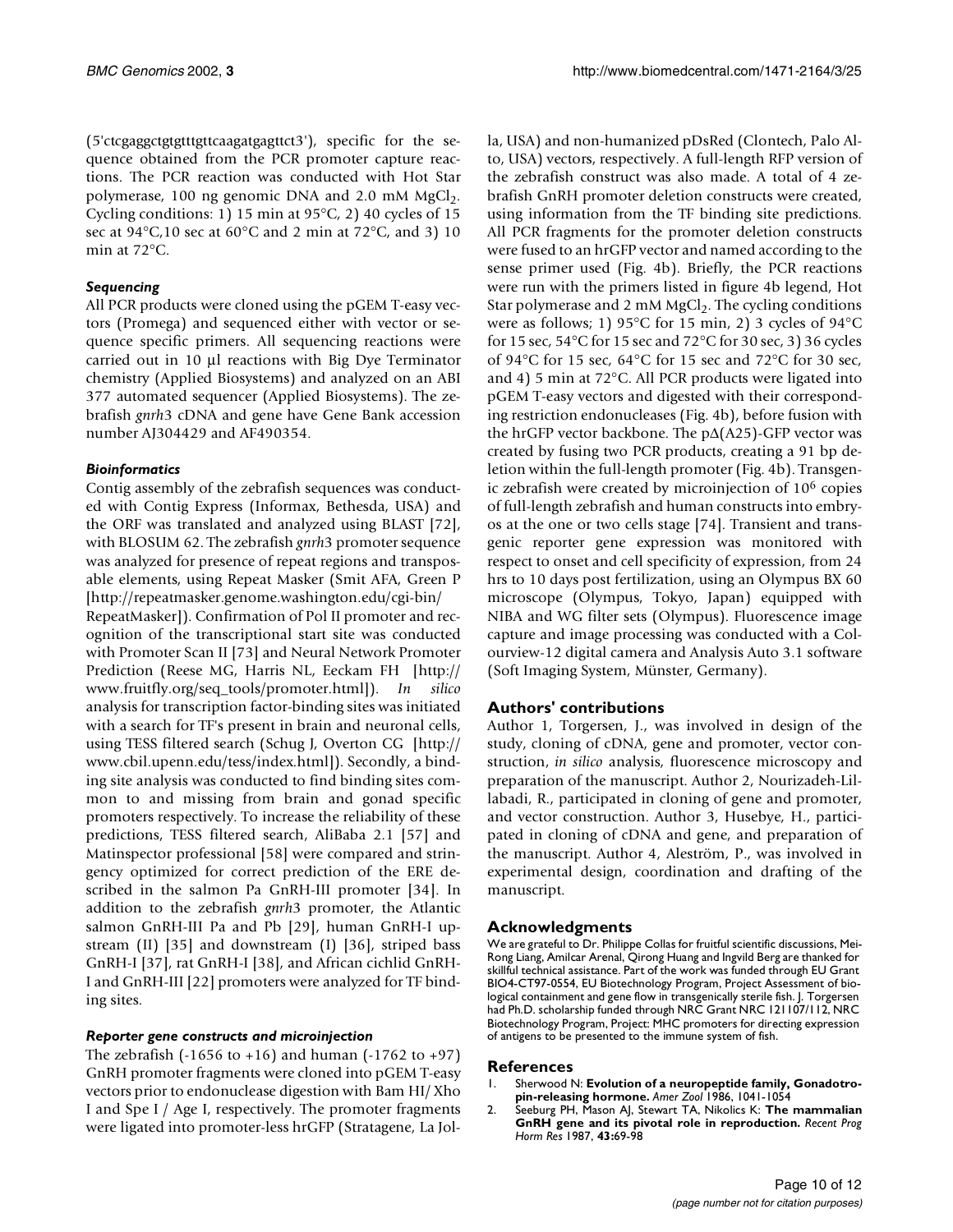- 3. King JA, Millar RP: **Gonadotropin-Releasing hormones.** *In: Vertebrate Endocrinology: Fundamental and Biomedical Implications (Edited by: Pang PKT, Schreibman MP) Orlando, Academic Press* 1991, 1-33
- Amano M, Oka Y, Aida K, Okumoto N, Kawashima S, Hasegawa Y: **Immunocytochemical demonstration of salmon GnRH and chicken GnRH-II in the brain of masu salmon,** *Oncorhynchus masou***[.](http://www.ncbi.nlm.nih.gov/entrez/query.fcgi?cmd=Retrieve&db=PubMed&dopt=Abstract&list_uids=1814976)** *J Comp Neurol* 1991, **314:**587-597
- 5. [Bailhache T, Arazam A, Klungland H, Alestrom P, Breton B, Jego P:](http://www.ncbi.nlm.nih.gov/entrez/query.fcgi?cmd=Retrieve&db=PubMed&dopt=Abstract&list_uids=7822493) **[Localization of salmon gonadotropin-releasing hormone](http://www.ncbi.nlm.nih.gov/entrez/query.fcgi?cmd=Retrieve&db=PubMed&dopt=Abstract&list_uids=7822493) [mRNA and peptide in the brain of Atlantic salmon and rain](http://www.ncbi.nlm.nih.gov/entrez/query.fcgi?cmd=Retrieve&db=PubMed&dopt=Abstract&list_uids=7822493)[bow trout.](http://www.ncbi.nlm.nih.gov/entrez/query.fcgi?cmd=Retrieve&db=PubMed&dopt=Abstract&list_uids=7822493)** *J Comp Neurol* 1994, **347:**444-454
- Kah O, Breton B, Dulka JG, Nunez-Rodriguez J, Peter RE, Corrigan [A, Rivier JE, Vale WW:](http://www.ncbi.nlm.nih.gov/entrez/query.fcgi?cmd=Retrieve&db=PubMed&dopt=Abstract&list_uids=3521879) **[A reinvestigation of the Gn-RH \(gona](http://www.ncbi.nlm.nih.gov/entrez/query.fcgi?cmd=Retrieve&db=PubMed&dopt=Abstract&list_uids=3521879)[dotrophin-releasing hormone\) systems in the goldfish brain](http://www.ncbi.nlm.nih.gov/entrez/query.fcgi?cmd=Retrieve&db=PubMed&dopt=Abstract&list_uids=3521879) [using antibodies to salmon Gn-RH.](http://www.ncbi.nlm.nih.gov/entrez/query.fcgi?cmd=Retrieve&db=PubMed&dopt=Abstract&list_uids=3521879)** *Cell Tissue Res* 1986, **244:**327-337
- Radovick S, Wray S, Muglia L, Westphal H, Olsen B, Smith E, Patriquin [E, Wondisford FE:](http://www.ncbi.nlm.nih.gov/entrez/query.fcgi?cmd=Retrieve&db=PubMed&dopt=Abstract&list_uids=7729821) **[Steroid hormone regulation and tissue-spe](http://www.ncbi.nlm.nih.gov/entrez/query.fcgi?cmd=Retrieve&db=PubMed&dopt=Abstract&list_uids=7729821)[cific expression of the human GnRH gene in cell culture and](http://www.ncbi.nlm.nih.gov/entrez/query.fcgi?cmd=Retrieve&db=PubMed&dopt=Abstract&list_uids=7729821) [transgenic animals.](http://www.ncbi.nlm.nih.gov/entrez/query.fcgi?cmd=Retrieve&db=PubMed&dopt=Abstract&list_uids=7729821)** *Horm Behav* 1994, **28:**520-529
- 8. [Caraty A, Skinner DC:](http://www.ncbi.nlm.nih.gov/entrez/query.fcgi?cmd=Retrieve&db=PubMed&dopt=Abstract&list_uids=10456176) **[Dynamics of steroid regulation of GnRH](http://www.ncbi.nlm.nih.gov/entrez/query.fcgi?cmd=Retrieve&db=PubMed&dopt=Abstract&list_uids=10456176) [secretion during the oestrus cycle of the ewe.](http://www.ncbi.nlm.nih.gov/entrez/query.fcgi?cmd=Retrieve&db=PubMed&dopt=Abstract&list_uids=10456176)** *Ann Endocrinol (Paris)* 1999, **60:**68-78
- 9. [Habibi HR, Huggard DL:](http://www.ncbi.nlm.nih.gov/entrez/query.fcgi?cmd=Retrieve&db=PubMed&dopt=Abstract&list_uids=9827006) **[Testosterone regulation of gonadotro](http://www.ncbi.nlm.nih.gov/entrez/query.fcgi?cmd=Retrieve&db=PubMed&dopt=Abstract&list_uids=9827006)[pin production in goldfish.](http://www.ncbi.nlm.nih.gov/entrez/query.fcgi?cmd=Retrieve&db=PubMed&dopt=Abstract&list_uids=9827006)** *Comp Biochem Physiol C Pharmacol Toxicol Endocrinol* 1998, **119:**339-344
- 10. [Dubois EA, Slob S, Zandbergen MA, Peute J, Goos HJ:](http://www.ncbi.nlm.nih.gov/entrez/query.fcgi?cmd=Retrieve&db=PubMed&dopt=Abstract&list_uids=11399472) **Gonadal steroids and the maturation of the species-specific gonadotropin-releasing hormone system in brain and pituitary of the male African catfish (***Clarias gariepinus***[\).](http://www.ncbi.nlm.nih.gov/entrez/query.fcgi?cmd=Retrieve&db=PubMed&dopt=Abstract&list_uids=11399472)** *Comp Biochem Physiol B Biochem Mol Biol* 2001, **129:**381-387
- Schreibman MP, Margolis-Nunno H, Halpern-Sebold LR, Goos HJ, [Perlman PW:](http://www.ncbi.nlm.nih.gov/entrez/query.fcgi?cmd=Retrieve&db=PubMed&dopt=Abstract&list_uids=3530490) **The influence of androgen administration on the structure and function of the brain-pituitary-gonad axis of sexually immature platyfish,** *Xiphophorus maculatus***[.](http://www.ncbi.nlm.nih.gov/entrez/query.fcgi?cmd=Retrieve&db=PubMed&dopt=Abstract&list_uids=3530490)** *Cell Tissue Res* 1986, **245:**519-524
- 12. [Goos HJ, De Leeuw R, Cook H, van Oordt PG:](http://www.ncbi.nlm.nih.gov/entrez/query.fcgi?cmd=Retrieve&db=PubMed&dopt=Abstract&list_uids=3549432) **Gonadotropic hormone-releasing hormone (GnRH) bioactivity in the brain of the immature rainbow trout,** *Salmo gairdneri* **[: the effect of](http://www.ncbi.nlm.nih.gov/entrez/query.fcgi?cmd=Retrieve&db=PubMed&dopt=Abstract&list_uids=3549432) [testosterone.](http://www.ncbi.nlm.nih.gov/entrez/query.fcgi?cmd=Retrieve&db=PubMed&dopt=Abstract&list_uids=3549432)** *Gen Comp Endocrinol* 1986, **64:**80-84
- 13. [Montaner AD, Park MK, Fischer WH, Craig AG, Chang JP, Somoza](http://www.ncbi.nlm.nih.gov/entrez/query.fcgi?cmd=Retrieve&db=PubMed&dopt=Abstract&list_uids=11250925) [GM, Rivier JE, Sherwood NM:](http://www.ncbi.nlm.nih.gov/entrez/query.fcgi?cmd=Retrieve&db=PubMed&dopt=Abstract&list_uids=11250925) **[Primary structure of a novel go](http://www.ncbi.nlm.nih.gov/entrez/query.fcgi?cmd=Retrieve&db=PubMed&dopt=Abstract&list_uids=11250925)[nadotropin-releasing hormone in the brain of a teleost,](http://www.ncbi.nlm.nih.gov/entrez/query.fcgi?cmd=Retrieve&db=PubMed&dopt=Abstract&list_uids=11250925) [Pejerrey.](http://www.ncbi.nlm.nih.gov/entrez/query.fcgi?cmd=Retrieve&db=PubMed&dopt=Abstract&list_uids=11250925)** *Endocrinology* 2001, **142:**1453-1460
- Yoo MS, Kang HM, Choi HS, Kim JW, Troskie BE, Millar RP, Kwon [HB:](http://www.ncbi.nlm.nih.gov/entrez/query.fcgi?cmd=Retrieve&db=PubMed&dopt=Abstract&list_uids=11026571) **[Molecular cloning, distribution and pharmacological](http://www.ncbi.nlm.nih.gov/entrez/query.fcgi?cmd=Retrieve&db=PubMed&dopt=Abstract&list_uids=11026571) [characterization of a novel gonadotropin-releasing hormone](http://www.ncbi.nlm.nih.gov/entrez/query.fcgi?cmd=Retrieve&db=PubMed&dopt=Abstract&list_uids=11026571) [\(\[Trp8\] GnRH\) in frog brain.](http://www.ncbi.nlm.nih.gov/entrez/query.fcgi?cmd=Retrieve&db=PubMed&dopt=Abstract&list_uids=11026571)** *Mol Cell Endocrinol* 2000, **164:**197- 204
- 15. [Iwakoshi E, Takuwa-Kuroda K, Fujisawa Y, Hisada M, Ukena K, Tsut](http://www.ncbi.nlm.nih.gov/entrez/query.fcgi?cmd=Retrieve&db=PubMed&dopt=Abstract&list_uids=11883942)[sui K, Minakata H:](http://www.ncbi.nlm.nih.gov/entrez/query.fcgi?cmd=Retrieve&db=PubMed&dopt=Abstract&list_uids=11883942) **Isolation and characterization of a GnRHlike peptide from** *Octopus vulgaris***[.](http://www.ncbi.nlm.nih.gov/entrez/query.fcgi?cmd=Retrieve&db=PubMed&dopt=Abstract&list_uids=11883942)** *Biochem Biophys Res Commun* 2002, **291:**1187-1193
- 16. [White RB, Eisen JA, Kasten TL, Fernald RD:](http://www.ncbi.nlm.nih.gov/entrez/query.fcgi?cmd=Retrieve&db=PubMed&dopt=Abstract&list_uids=9419371) **[Second gene for go](http://www.ncbi.nlm.nih.gov/entrez/query.fcgi?cmd=Retrieve&db=PubMed&dopt=Abstract&list_uids=18209)[nadotropin-releasing hormone in humans.](http://www.ncbi.nlm.nih.gov/entrez/query.fcgi?cmd=Retrieve&db=PubMed&dopt=Abstract&list_uids=18209)** *Proc Natl Acad Sci USA* 1998, **95:**305-309
- 17. [Yu KL, Sherwood NM, Peter RE:](http://www.ncbi.nlm.nih.gov/entrez/query.fcgi?cmd=Retrieve&db=PubMed&dopt=Abstract&list_uids=3047700) **Differential distribution of two molecular forms of gonadotropin-releasing hormone in discrete brain areas of goldfish (***Carassius auratus***[\).](http://www.ncbi.nlm.nih.gov/entrez/query.fcgi?cmd=Retrieve&db=PubMed&dopt=Abstract&list_uids=3047700)** *Peptides* 1988, **9:**625-630
- 18. [Lepretre E, Anglade I, Williot P, Vandesande F, Tramu G, Kah O:](http://www.ncbi.nlm.nih.gov/entrez/query.fcgi?cmd=Retrieve&db=PubMed&dopt=Abstract&list_uids=8288771) **Comparative distribution of mammalian GnRH (gonadotrophin-releasing hormone) and chicken GnRH-II in the brain of the immature Siberian sturgeon (***Acipenser baeri***[\).](http://www.ncbi.nlm.nih.gov/entrez/query.fcgi?cmd=Retrieve&db=PubMed&dopt=Abstract&list_uids=8288771)** *J Comp Neurol* 1993, **337:**568-583
- 19. [Montero M, Vidal B, King JA, Tramu G, Vandesande F, Dufour S, Kah](http://www.ncbi.nlm.nih.gov/entrez/query.fcgi?cmd=Retrieve&db=PubMed&dopt=Abstract&list_uids=7873095) [O:](http://www.ncbi.nlm.nih.gov/entrez/query.fcgi?cmd=Retrieve&db=PubMed&dopt=Abstract&list_uids=7873095) **Immunocytochemical localization of mammalian GnRH (gonadotropin-releasing hormone) and chicken GnRH-II in the brain of the European silver eel (***Anguilla anguilla L.***[\).](http://www.ncbi.nlm.nih.gov/entrez/query.fcgi?cmd=Retrieve&db=PubMed&dopt=Abstract&list_uids=7873095)** *J Chem Neuroanat* 1994, **7:**227-241
- 20. [Powell JF, Zohar Y, Elizur A, Park M, Fischer WH, Craig AG, Rivier](http://www.ncbi.nlm.nih.gov/entrez/query.fcgi?cmd=Retrieve&db=PubMed&dopt=Abstract&list_uids=7991588) [JE, Lovejoy DA, Sherwood NM:](http://www.ncbi.nlm.nih.gov/entrez/query.fcgi?cmd=Retrieve&db=PubMed&dopt=Abstract&list_uids=7991588) **[Three forms of gonadotropin-re](http://www.ncbi.nlm.nih.gov/entrez/query.fcgi?cmd=Retrieve&db=PubMed&dopt=Abstract&list_uids=45380)[leasing hormone characterized from brains of one species.](http://www.ncbi.nlm.nih.gov/entrez/query.fcgi?cmd=Retrieve&db=PubMed&dopt=Abstract&list_uids=45380)** *Proc Natl Acad Sci U S A* 1994, **91:**12081-12085
- 21. [White SA, Kasten TL, Bond CT, Adelman JP, Fernald RD:](http://www.ncbi.nlm.nih.gov/entrez/query.fcgi?cmd=Retrieve&db=PubMed&dopt=Abstract&list_uids=7667296) **[Three go](http://www.ncbi.nlm.nih.gov/entrez/query.fcgi?cmd=Retrieve&db=PubMed&dopt=Abstract&list_uids=41157)[nadotropin-releasing hormone genes in one organism sug-](http://www.ncbi.nlm.nih.gov/entrez/query.fcgi?cmd=Retrieve&db=PubMed&dopt=Abstract&list_uids=41157)**

**[gest novel roles for an ancient peptide.](http://www.ncbi.nlm.nih.gov/entrez/query.fcgi?cmd=Retrieve&db=PubMed&dopt=Abstract&list_uids=41157)** *Proc Natl Acad Sci U S A* 1995, **92:**8363-8367

- 22. [White RB, Fernald RD:](http://www.ncbi.nlm.nih.gov/entrez/query.fcgi?cmd=Retrieve&db=PubMed&dopt=Abstract&list_uids=9748399) **[Genomic structure and expression sites](http://www.ncbi.nlm.nih.gov/entrez/query.fcgi?cmd=Retrieve&db=PubMed&dopt=Abstract&list_uids=9748399) [of three gonadotropin-releasing hormone genes in one spe](http://www.ncbi.nlm.nih.gov/entrez/query.fcgi?cmd=Retrieve&db=PubMed&dopt=Abstract&list_uids=9748399)[cies.](http://www.ncbi.nlm.nih.gov/entrez/query.fcgi?cmd=Retrieve&db=PubMed&dopt=Abstract&list_uids=9748399)** *Gen Comp Endocrinol* 1998, **112:**17-25
- 23. [Carolsfeld J, Powell JF, Park M, Fischer WH, Craig AG, Chang JP, Rivi](http://www.ncbi.nlm.nih.gov/entrez/query.fcgi?cmd=Retrieve&db=PubMed&dopt=Abstract&list_uids=10650929)[er JE, Sherwood NM:](http://www.ncbi.nlm.nih.gov/entrez/query.fcgi?cmd=Retrieve&db=PubMed&dopt=Abstract&list_uids=10650929) **[Primary structure and function of three](http://www.ncbi.nlm.nih.gov/entrez/query.fcgi?cmd=Retrieve&db=PubMed&dopt=Abstract&list_uids=10650929) [gonadotropin-releasing hormones, including a novel form,](http://www.ncbi.nlm.nih.gov/entrez/query.fcgi?cmd=Retrieve&db=PubMed&dopt=Abstract&list_uids=10650929) [from an ancient teleost, herring.](http://www.ncbi.nlm.nih.gov/entrez/query.fcgi?cmd=Retrieve&db=PubMed&dopt=Abstract&list_uids=10650929)** *Endocrinology* 2000, **141:**505- 512
- 24. [Gonzalez-Martinez D, Madigou T, Zmora N, Anglade I, Zanuy S, Zo](http://www.ncbi.nlm.nih.gov/entrez/query.fcgi?cmd=Retrieve&db=PubMed&dopt=Abstract&list_uids=11086295)[har Y, Elizur A, Munoz-Cueto JA, Kah O:](http://www.ncbi.nlm.nih.gov/entrez/query.fcgi?cmd=Retrieve&db=PubMed&dopt=Abstract&list_uids=11086295) **Differential expression of three different prepro-GnRH (gonadotrophin-releasing hormone) messengers in the brain of the european sea bass (***Dicentrarchus labrax***[\).](http://www.ncbi.nlm.nih.gov/entrez/query.fcgi?cmd=Retrieve&db=PubMed&dopt=Abstract&list_uids=11086295)** *J Comp Neurol* 2001, **429:**144-155
- 25. [Davis MR, Fernald RD:](http://www.ncbi.nlm.nih.gov/entrez/query.fcgi?cmd=Retrieve&db=PubMed&dopt=Abstract&list_uids=2273399) **[Social control of neuronal soma size.](http://www.ncbi.nlm.nih.gov/entrez/query.fcgi?cmd=Retrieve&db=PubMed&dopt=Abstract&list_uids=2273399)** *J Neurobiol* 1990, **21:**1180-1188
- Powell JF, Fischer WH, Park M, Craig AG, Rivier JE, White SA, Francis [RC, Fernald RD, Licht P, Warby C:](http://www.ncbi.nlm.nih.gov/entrez/query.fcgi?cmd=Retrieve&db=PubMed&dopt=Abstract&list_uids=7644702) **[Primary structure of solitary](http://www.ncbi.nlm.nih.gov/entrez/query.fcgi?cmd=Retrieve&db=PubMed&dopt=Abstract&list_uids=7644702) [form of gonadotropin-releasing hormone \(GnRH\) in cichlid](http://www.ncbi.nlm.nih.gov/entrez/query.fcgi?cmd=Retrieve&db=PubMed&dopt=Abstract&list_uids=7644702) pituitary; three forms of GnRH in brain of cichlid and pump[kinseed fish.](http://www.ncbi.nlm.nih.gov/entrez/query.fcgi?cmd=Retrieve&db=PubMed&dopt=Abstract&list_uids=7644702)** *Regul Pept* 1995, **57:**43-53
- 27. [White RB, Fernald RD:](http://www.ncbi.nlm.nih.gov/entrez/query.fcgi?cmd=Retrieve&db=PubMed&dopt=Abstract&list_uids=9843638) **[Ontogeny of gonadotropin-releasing](http://www.ncbi.nlm.nih.gov/entrez/query.fcgi?cmd=Retrieve&db=PubMed&dopt=Abstract&list_uids=9843638) [hormone \(GnRH\) gene expression reveals a distinct origin](http://www.ncbi.nlm.nih.gov/entrez/query.fcgi?cmd=Retrieve&db=PubMed&dopt=Abstract&list_uids=9843638) [for GnRH-containing neurons in the midbrain.](http://www.ncbi.nlm.nih.gov/entrez/query.fcgi?cmd=Retrieve&db=PubMed&dopt=Abstract&list_uids=9843638)** *Gen Comp Endocrinol* 1998, **112:**322-329
- 28. [King JA, Millar RP:](http://www.ncbi.nlm.nih.gov/entrez/query.fcgi?cmd=Retrieve&db=PubMed&dopt=Abstract&list_uids=7648610) **[Evolutionary aspects of gonadotropin-re](http://www.ncbi.nlm.nih.gov/entrez/query.fcgi?cmd=Retrieve&db=PubMed&dopt=Abstract&list_uids=7648610)[leasing hormone and its receptor.](http://www.ncbi.nlm.nih.gov/entrez/query.fcgi?cmd=Retrieve&db=PubMed&dopt=Abstract&list_uids=7648610)** *Cell Mol Neurobiol* 1995, **15:**5- 23
- 29. [Klungland H, Lorens JB, Andersen O, Kisen GO, Alestrom P:](http://www.ncbi.nlm.nih.gov/entrez/query.fcgi?cmd=Retrieve&db=PubMed&dopt=Abstract&list_uids=1587389) **[The](http://www.ncbi.nlm.nih.gov/entrez/query.fcgi?cmd=Retrieve&db=PubMed&dopt=Abstract&list_uids=1587389) [Atlantic salmon prepro-gonadotropin releasing hormone](http://www.ncbi.nlm.nih.gov/entrez/query.fcgi?cmd=Retrieve&db=PubMed&dopt=Abstract&list_uids=1587389) [gene and mRNA.](http://www.ncbi.nlm.nih.gov/entrez/query.fcgi?cmd=Retrieve&db=PubMed&dopt=Abstract&list_uids=1587389)** *Mol Cell Endocrinol* 1992, **84:**167-174
- 30. [Powell JF, Krueckl SL, Collins PM, Sherwood NM:](http://www.ncbi.nlm.nih.gov/entrez/query.fcgi?cmd=Retrieve&db=PubMed&dopt=Abstract&list_uids=8708558) **[Molecular forms](http://www.ncbi.nlm.nih.gov/entrez/query.fcgi?cmd=Retrieve&db=PubMed&dopt=Abstract&list_uids=8708558) [of GnRH in three model fishes: rockfish, medaka and ze](http://www.ncbi.nlm.nih.gov/entrez/query.fcgi?cmd=Retrieve&db=PubMed&dopt=Abstract&list_uids=8708558)[brafish.](http://www.ncbi.nlm.nih.gov/entrez/query.fcgi?cmd=Retrieve&db=PubMed&dopt=Abstract&list_uids=8708558)** *J Endocrinol* 1996, **150:**17-23
- 31. [Penlington MC, Williams MA, Sumpter JP, Rand-Weaver M, Hoole D,](http://www.ncbi.nlm.nih.gov/entrez/query.fcgi?cmd=Retrieve&db=PubMed&dopt=Abstract&list_uids=9460654) [Arme C:](http://www.ncbi.nlm.nih.gov/entrez/query.fcgi?cmd=Retrieve&db=PubMed&dopt=Abstract&list_uids=9460654) **Isolation and characterisation of mRNA encoding the salmon- and chicken-II type gonadotrophin-releasing hormones in the teleost fish** *Rutilus rutilus* **(***Cyprinidae***[\).](http://www.ncbi.nlm.nih.gov/entrez/query.fcgi?cmd=Retrieve&db=PubMed&dopt=Abstract&list_uids=9460654)** *J Mol Endocrinol* 1997, **19:**337-346
- Izsvak Z, Ivics Z, Garcia-Estefania D, Fahrenkrug SC, Hackett PB: **DANA elements: a family of composite, tRNA-derived short interspersed DNA elements associated with mutational activities in zebrafish (***Danio rerio***[\).](http://www.ncbi.nlm.nih.gov/entrez/query.fcgi?cmd=Retrieve&db=PubMed&dopt=Abstract&list_uids=40033)** *Proc Natl Acad Sci USA* 1996, **93:**1077-1081
- 33. [Koga A, Hori H:](http://www.ncbi.nlm.nih.gov/entrez/query.fcgi?cmd=Retrieve&db=PubMed&dopt=Abstract&list_uids=10218443) **[Homogeneity in the structure of the medaka](http://www.ncbi.nlm.nih.gov/entrez/query.fcgi?cmd=Retrieve&db=PubMed&dopt=Abstract&list_uids=10218443) [fish transposable element Tol2.](http://www.ncbi.nlm.nih.gov/entrez/query.fcgi?cmd=Retrieve&db=PubMed&dopt=Abstract&list_uids=10218443)** *Genet Res* 1999, **73:**7-14
- 34. [Klungland H, Andersen O, Kisen G, Alestrom P, Tora L:](http://www.ncbi.nlm.nih.gov/entrez/query.fcgi?cmd=Retrieve&db=PubMed&dopt=Abstract&list_uids=8243805) **[Estrogen](http://www.ncbi.nlm.nih.gov/entrez/query.fcgi?cmd=Retrieve&db=PubMed&dopt=Abstract&list_uids=8243805) [receptor binds to the salmon GnRH gene in a region with](http://www.ncbi.nlm.nih.gov/entrez/query.fcgi?cmd=Retrieve&db=PubMed&dopt=Abstract&list_uids=8243805) [long palindromic sequences.](http://www.ncbi.nlm.nih.gov/entrez/query.fcgi?cmd=Retrieve&db=PubMed&dopt=Abstract&list_uids=8243805)** *Mol Cell Endocrinol* 1993, **95:**147-154
- 35. [Dong KW, Yu KL, Roberts JL:](http://www.ncbi.nlm.nih.gov/entrez/query.fcgi?cmd=Retrieve&db=PubMed&dopt=Abstract&list_uids=8145771) **[Identification of a major up](http://www.ncbi.nlm.nih.gov/entrez/query.fcgi?cmd=Retrieve&db=PubMed&dopt=Abstract&list_uids=8145771)stream transcription start site for the human progonadotro[pin-releasing hormone gene used in reproductive tissues and](http://www.ncbi.nlm.nih.gov/entrez/query.fcgi?cmd=Retrieve&db=PubMed&dopt=Abstract&list_uids=8145771) [cell lines.](http://www.ncbi.nlm.nih.gov/entrez/query.fcgi?cmd=Retrieve&db=PubMed&dopt=Abstract&list_uids=8145771)** *Mol Endocrinol* 1993, **7:**1654-1666
- 36. [Kepa JK, Spaulding AJ, Jacobsen BM, Fang Z, Xiong X, Radovick S, Wi](http://www.ncbi.nlm.nih.gov/entrez/query.fcgi?cmd=Retrieve&db=PubMed&dopt=Abstract&list_uids=8836191)[erman ME:](http://www.ncbi.nlm.nih.gov/entrez/query.fcgi?cmd=Retrieve&db=PubMed&dopt=Abstract&list_uids=8836191) **[Structure of the distal human gonadotropin releas](http://www.ncbi.nlm.nih.gov/entrez/query.fcgi?cmd=Retrieve&db=PubMed&dopt=Abstract&list_uids=8836191)[ing hormone \(hGnrh\) gene promoter and functional analysis](http://www.ncbi.nlm.nih.gov/entrez/query.fcgi?cmd=Retrieve&db=PubMed&dopt=Abstract&list_uids=8836191) [in Gt1-7 neuronal cells.](http://www.ncbi.nlm.nih.gov/entrez/query.fcgi?cmd=Retrieve&db=PubMed&dopt=Abstract&list_uids=8836191)** *Nucleic Acids Res* 1996, **24:**3614-3620
- 37. [Chow MM, Kight KE, Gothilf Y, Alok D, Stubblefield J, Zohar Y:](http://www.ncbi.nlm.nih.gov/entrez/query.fcgi?cmd=Retrieve&db=PubMed&dopt=Abstract&list_uids=9845669) **Multiple GnRHs present in a teleost species are encoded by separate genes: analysis of the sbGnRH and cGnRH-II genes from the striped bass,** *Morone saxatilis***[.](http://www.ncbi.nlm.nih.gov/entrez/query.fcgi?cmd=Retrieve&db=PubMed&dopt=Abstract&list_uids=9845669)** *J Mol Endocrinol* 1998, **21:**277-289
- Kepa JK, Wang C, Neeley CI, Raynolds MV, Gordon DF, Wood WM, [Wierman ME:](http://www.ncbi.nlm.nih.gov/entrez/query.fcgi?cmd=Retrieve&db=PubMed&dopt=Abstract&list_uids=1561095) **[Structure of the rat gonadotropin releasing hor](http://www.ncbi.nlm.nih.gov/entrez/query.fcgi?cmd=Retrieve&db=PubMed&dopt=Abstract&list_uids=1561095)[mone \(rGnRH\) gene promoter and functional analysis in hy](http://www.ncbi.nlm.nih.gov/entrez/query.fcgi?cmd=Retrieve&db=PubMed&dopt=Abstract&list_uids=1561095)[pothalamic cells.](http://www.ncbi.nlm.nih.gov/entrez/query.fcgi?cmd=Retrieve&db=PubMed&dopt=Abstract&list_uids=1561095)** *Nucleic Acids Res* 1992, **20:**1393-1399
- 39. [Clark ME, Mellon PL:](http://www.ncbi.nlm.nih.gov/entrez/query.fcgi?cmd=Retrieve&db=PubMed&dopt=Abstract&list_uids=7565769) **[The POU homeodomain transcription](http://www.ncbi.nlm.nih.gov/entrez/query.fcgi?cmd=Retrieve&db=PubMed&dopt=Abstract&list_uids=7565769) [factor Oct-1 is essential for activity of the gonadotropin-re](http://www.ncbi.nlm.nih.gov/entrez/query.fcgi?cmd=Retrieve&db=PubMed&dopt=Abstract&list_uids=7565769)[leasing hormone neuron-specific enhancer.](http://www.ncbi.nlm.nih.gov/entrez/query.fcgi?cmd=Retrieve&db=PubMed&dopt=Abstract&list_uids=7565769)** *Mol Cell Biol* 1995, **15:**6169-6177
- Wierman ME, Xiong X, Kepa JK, Spaulding AJ, Jacobsen BM, Fang Z, [Nilaver G, Ojeda SR:](http://www.ncbi.nlm.nih.gov/entrez/query.fcgi?cmd=Retrieve&db=PubMed&dopt=Abstract&list_uids=9032292) **[Repression of gonadotropin-releasing](http://www.ncbi.nlm.nih.gov/entrez/query.fcgi?cmd=Retrieve&db=PubMed&dopt=Abstract&list_uids=9032292) hormone promoter activity by the POU homeodomain tran[scription factor SCIP/Oct-6/Tst-1: a regulatory mechanism](http://www.ncbi.nlm.nih.gov/entrez/query.fcgi?cmd=Retrieve&db=PubMed&dopt=Abstract&list_uids=9032292) [of phenotype expression?](http://www.ncbi.nlm.nih.gov/entrez/query.fcgi?cmd=Retrieve&db=PubMed&dopt=Abstract&list_uids=9032292)** *Mol Cell Biol* 1997, **17:**1652-1665